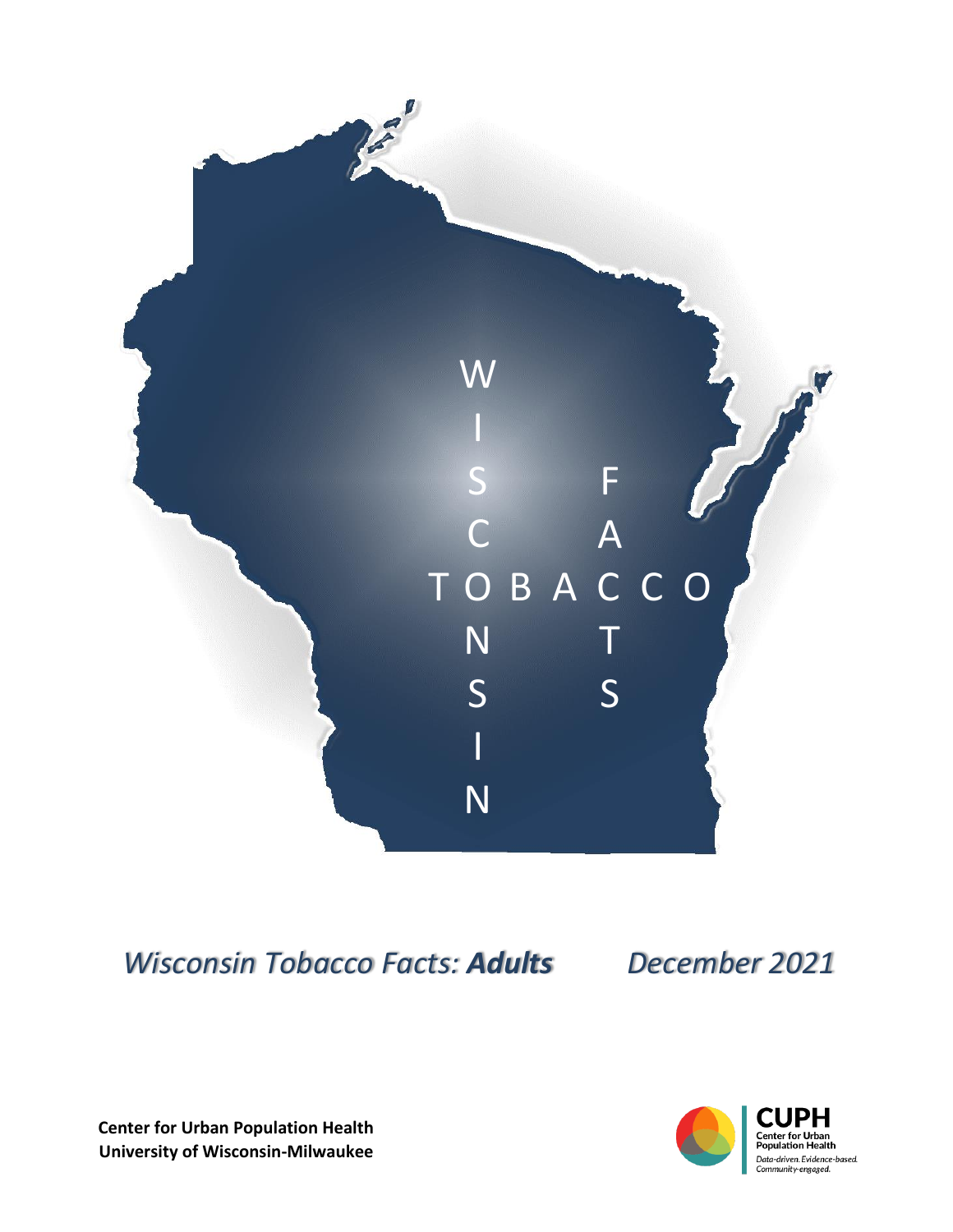### **ACKNOWLEDGEMENTS**

This report was prepared by Karen A. Palmersheim, Ph.D. Dr. Palmersheim is an epidemiologist and associate scientist with the University of Wisconsin-Milwaukee, Center for Urban Population Health.

The Center for Urban Population Health is a partnership of Aurora Health Care/Aurora Research Institute, LLC, the University of Wisconsin-Milwaukee, and the University of Wisconsin School of Medicine and Public Health.

Support for this report was provided by the Wisconsin Department of Health Services, Division of Public Health, Bureau of Community Health Promotion, Tobacco Prevention and Control Program.

Suggested citation: Palmersheim KA. *Wisconsin Tobacco Facts: Adults (December 2021)*. Milwaukee, WI: University of Wisconsin-Milwaukee, Center for Urban Population Health; 2021 (December).

### **PREFACE**

This report presents the most recent data available on trends in tobacco use, tobacco-related exposure and attitudes among Wisconsin adults. Data are primarily from the Wisconsin Behavioral Risk Factor Surveillance System. The Behavioral Risk Factor Surveillance System, conducted in all 50 states, the District of Columbia, Puerto Rico, the U.S. Virgin Islands, and Guam, is the world's largest, on-going telephone health survey system, tracking health conditions and risk behaviors in the United States. Wisconsin has participated in the survey since its inception in 1984.

The Behavioral Risk Factor Survey (BRFS) is a cross-sectional survey. Thus, the findings presented from its data represent a different snapshot of the state's adult population each year it is conducted. Accordingly, the data cannot elucidate cause and effect, but rather reveal correlations between the variables examined. Though correlation does not imply causation, correlations reveal important characteristics and patterns that are crucial to understanding tobacco-related behavior, exposure, and attitudes.

The findings presented here are intended to provide a resource for state and local health departments, health professionals, educators, and local coalitions working to reduce tobacco use and exposure to secondhand smoke and vapor in Wisconsin. This report may also assist public health agencies assess progress made toward the reduction of tobacco use and exposure among adults, and further aid them in determining the focus of future programmatic efforts.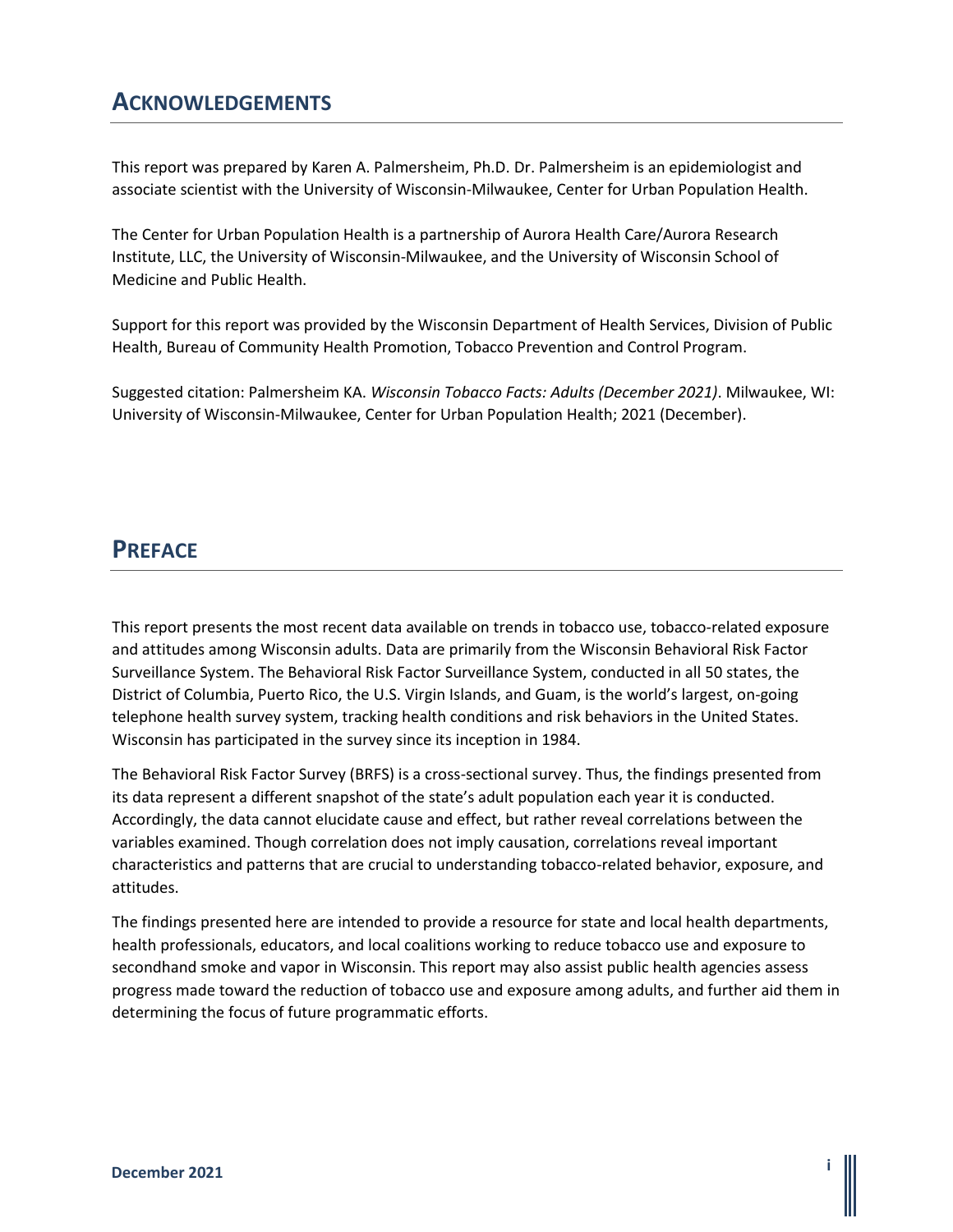# **Table of Contents**

| Figure A.1. Prevalence of Current Cigarette Smoking, Adults, Wisconsin and the United States, 1993-                                                         |
|-------------------------------------------------------------------------------------------------------------------------------------------------------------|
|                                                                                                                                                             |
| Table A.1. Percent and Number of Current Cigarette Smokers, Adults, Wisconsin, 1990-2020A2                                                                  |
| Table A.2. Prevalence of Current Cigarette Smoking, by Select Characteristics, Adults, Wisconsin, 2016-                                                     |
| Figure A.3. Prevalence of Current Cigarette Smoking, by Educational Attainment, Adults, Wisconsin,                                                          |
|                                                                                                                                                             |
| Figure B.1. Prevalence of Ever E-Cigarette Use, Overall and by Cigarette Smoking Status, Adults,                                                            |
| Figure B.2. Prevalence of Current E-Cigarette Use, Overall and by Cigarette Smoking Status, Adults,                                                         |
| Table B.1. Prevalence of Ever E-Cigarette Use, by Select Characteristics, Adults, Wisconsin, 2016-2020                                                      |
| Table B.2. Prevalence of Current E-Cigarette Use, by Select Characteristics, Adults, Wisconsin, 2016-2020                                                   |
| Table B.3. Reasons for E-Cigarette Use, Adults Who Have Ever Used E-Cigarettes, Wisconsin, 2020 B4                                                          |
| Figure B.3. Perception of Whether E-Cigarettes are Less Harmful Than Regular Cigarettes, Adults,                                                            |
|                                                                                                                                                             |
| Figure C.1. Prevalence of Ever and Current Smokeless Tobacco Use, Overall and by Sex, Adults,                                                               |
| Figure C.2. Prevalence of Current Smokeless Tobacco Use Among Males, Overall and by Cigarette<br>Smoking Status, Adults, Wisconsin, 2019.<br>C <sub>2</sub> |
| Table C.1. Prevalence of Current Smokeless Tobacco Use, by Select Characteristics, Adult Males,                                                             |
| Section D. Secondhand Smoke and Vapor Exposure, Rules and Policies on Smoking, and Related                                                                  |
| Figure D.1. Percent of Adults Exposed to Tobacco Smoke in the Home, Wisconsin, 2020, and in Vehicles,                                                       |
| Figure D.2. Frequency of Exposure to Tobacco Smoke in Outdoor Public Places, Adults, Wisconsin, 2020                                                        |
| Figure D.3. Frequency of Exposure to Vapor from E-Cigarettes or Other Electronic Vaping Devices in                                                          |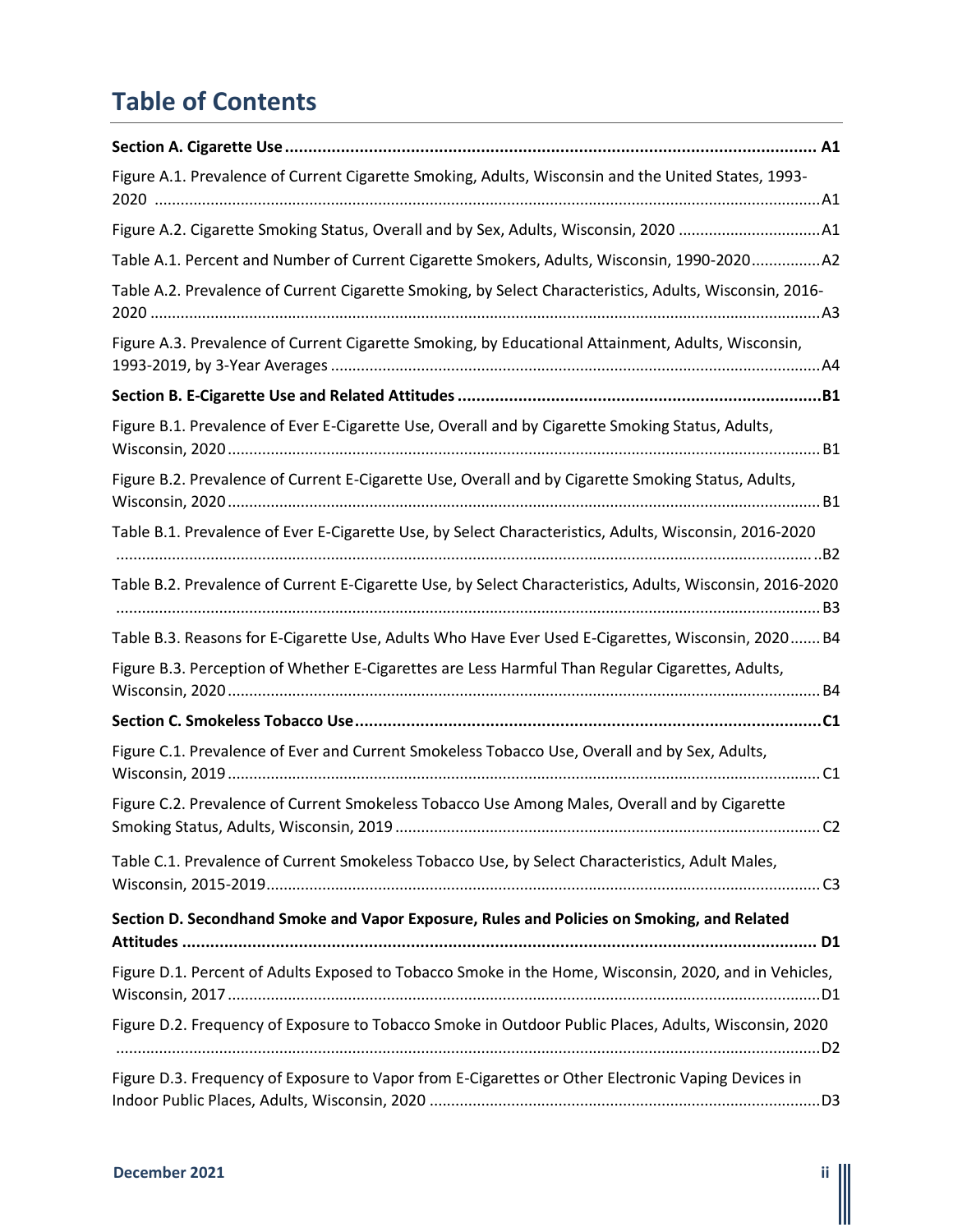# **Table of Contents, continued**

| Table D.4. Opinion on a State Law That Would Prohibit Vaping in Public Indoor Places, Adults, Wisconsin, |
|----------------------------------------------------------------------------------------------------------|
| Table D.3. Opinion on a State Law That Would Prohibit Smoking in Public Outdoor Places, Adults,          |
| Table D.2. Opinion on the State Law That Prohibits Smoking in Public Indoor Places, Adults, Wisconsin,   |
| Figure D.6. Preferences on Allowing Smoking in Individual Units of Multi-Unit Housing Buildings, Adults, |
| Table D.1. Policies on Smoking in Individual Units of Multi-Unit Housing Buildings, Adults, Wisconsin,   |
|                                                                                                          |
|                                                                                                          |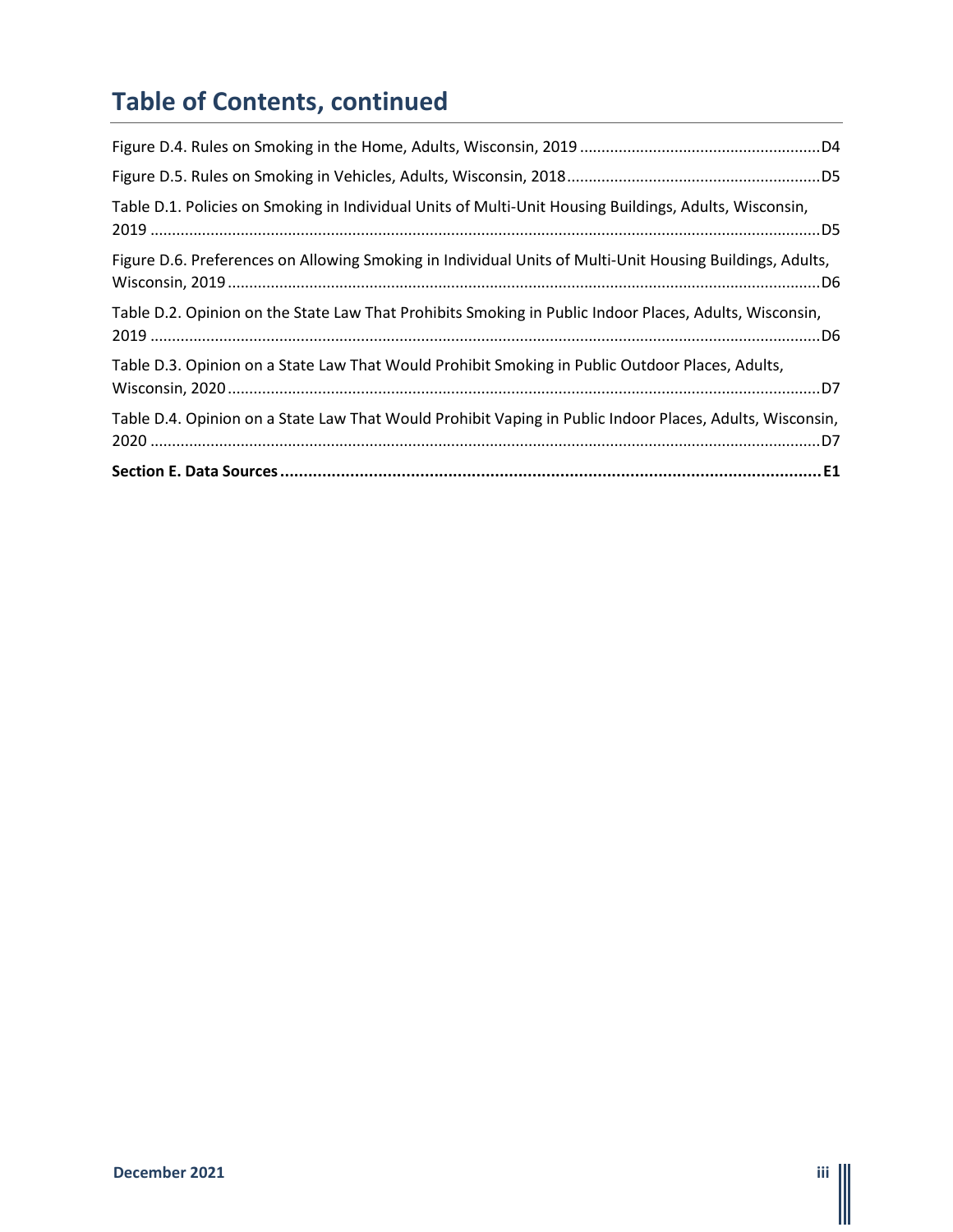## **SECTION A. CIGARETTE USE**



**Figure A1. Prevalence of Current Cigarette Smoking, Adults, Wisconsin & the United States, 1993-2020**

\* Data collection methodology included the addition of cell phones beginning in 2011; Data from 2011 onward cannot be merged with previous years.

**Data:** Behavioral Risk Factor Survey, Wisconsin and the United States



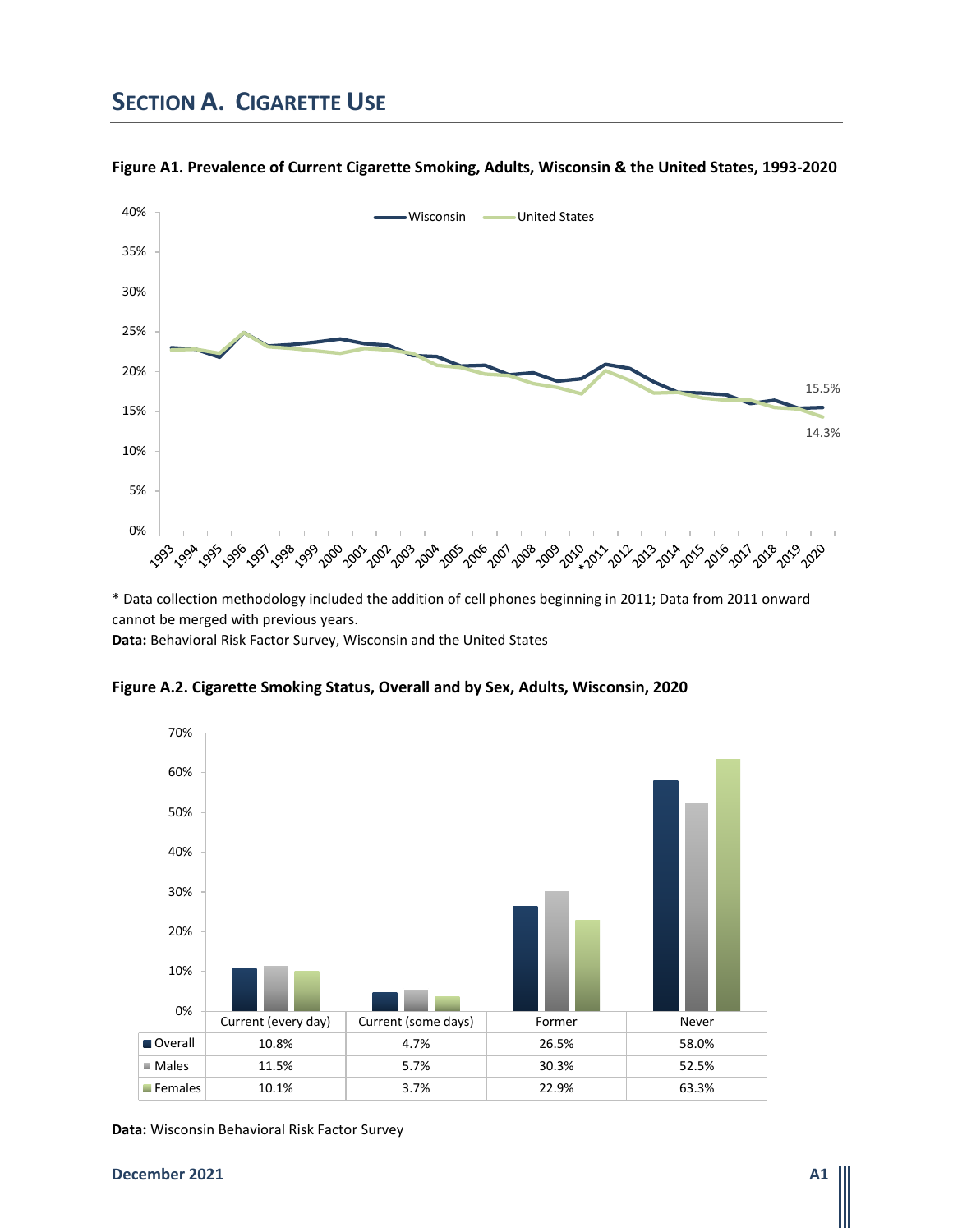| Year    | <b>Percent</b> | <b>Number of Smokers</b> |
|---------|----------------|--------------------------|
| 1990    | 25%            | 899,874                  |
| 1991    | 26%            | 946,210                  |
| 1992    | 23%            | 843,147                  |
| 1993    | 23%            | 850,175                  |
| 1994    | 23%            | 859,542                  |
| 1995    | 22%            | 828,828                  |
| 1996    | 25%            | 954,199                  |
| 1997    | 23%            | 887,514                  |
| 1998    | 23%            | 896,629                  |
| 1999    | 24%            | 945,963                  |
| 2000    | 24%            | 958,780                  |
| 2001    | 24%            | 976,971                  |
| 2002    | 23%            | 948,290                  |
| 2003    | 22%            | 914,910                  |
| 2004    | 22%            | 929,061                  |
| 2005    | 21%            | 897,729                  |
| 2006    | 21%            | 900,429                  |
| 2007    | 20%            | 862,767                  |
| 2008    | 20%            | 869,564                  |
| 2009    | 19%            | 828,080                  |
| 2010    | 19%            | 826,024                  |
| $2011*$ | 21%            | 918,976                  |
| 2012    | 20%            | 879,665                  |
| 2013    | 19%            | 840,753                  |
| 2014    | 17%            | 756,009                  |
| 2015    | 17%            | 759,779                  |
| 2016    | 17%            | 762,443                  |
| 2017    | 16%            | 722,349                  |
| 2018    | 16%            | 721,432                  |
| 2019    | 15%            | 673,345                  |
| 2020    | 16%            | 729,934                  |

#### **Table A.1. Percent and Number of Current Cigarette Smokers, Adults, Wisconsin, 1990-2020**

\* Data collection methodology included the addition of cell phones beginning in 2011; Data from 2011 onward cannot be merged with previous years.

**Note:** All smoking prevalence estimates and population estimates were rounded to the nearest whole number. **Data:** Wisconsin Behavioral Risk Factor Survey; Wisconsin Interactive Statistics on Health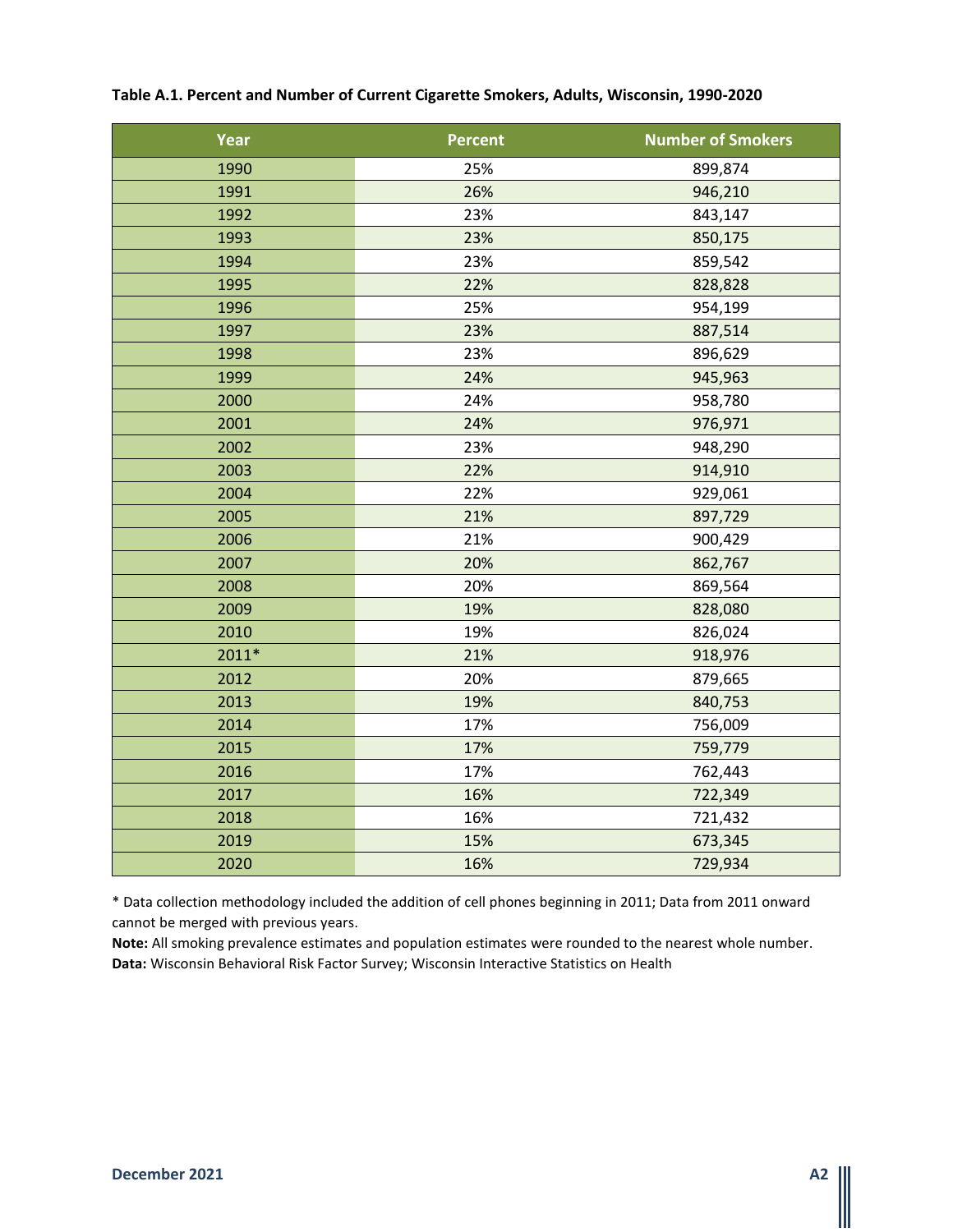**Table A.2. Prevalence of Current Cigarette Smoking, by Select Characteristics, Adults, Wisconsin, 2016- 2020\***

| Average Prevalence of Current Cigarette Smoking in Wisconsin, 2016-2020: 16.1% |                                           |       |
|--------------------------------------------------------------------------------|-------------------------------------------|-------|
|                                                                                | 18-24 years                               | 11.2% |
|                                                                                | 25-29 years                               | 19.2% |
|                                                                                | 30-39 years                               | 21.4% |
| Age                                                                            | 40-54 years                               | 19.2% |
|                                                                                | 55-64 years                               | 16.9% |
|                                                                                | 65-74 years                               | 10.4% |
|                                                                                | 75-99 years                               | 4.4%  |
|                                                                                | Male                                      | 17.5% |
| <b>Sex</b>                                                                     | Female                                    | 14.6% |
|                                                                                | <b>NH White</b>                           | 15.6% |
|                                                                                | <b>NH Black</b>                           | 24.8% |
|                                                                                | NH American Indian/Alaskan Native         | 34.3% |
| Race/Ethnicity**                                                               | NH Asian/Native Hawaiian/Pacific Islander | 6.8%  |
|                                                                                | <b>NH Multi-Racial</b>                    | 30.0% |
|                                                                                | Hispanic/Latino                           | 12.4% |
|                                                                                | Less Than High School                     | 30.3% |
| <b>Educational</b>                                                             | <b>High School Graduate/GED</b>           | 22.1% |
| <b>Attainment</b><br>(age 25 or older)***                                      | Some College                              | 17.7% |
|                                                                                | College Graduate +                        | 6.1%  |
|                                                                                | $<$ \$15,000                              | 30.3% |
|                                                                                | \$15,000-\$24,999                         | 27.0% |
| <b>Annual</b>                                                                  | \$25,000-\$34,999                         | 21.3% |
| <b>Household</b>                                                               | \$35,000-\$49,999                         | 17.4% |
| Income                                                                         | \$50,000-\$74,999                         | 13.9% |
|                                                                                | \$75,000+                                 | 9.7%  |
| <b>Urban/Rural Residence</b>                                                   | Urban                                     | 15.5% |
| (2018-2020) ****                                                               | Rural                                     | 17.4% |
|                                                                                |                                           |       |
| <b>Veteran Status</b>                                                          | Veteran                                   | 17.1% |
|                                                                                | Non-Veteran                               | 16.0% |
| <b>Sexual Orientation</b>                                                      | Heterosexual                              | 15.6% |
|                                                                                | Lesbian/Gay/Bisexual/Other                | 22.4% |

\* Five years of data were merged to increase sub-sample sizes, thereby improving the reliability of estimates.

\*\* NH designates non-Hispanic ethnicity.

\*\*\* Analysis was limited to adults aged 25 years or older to control for the confounding of age with level of educational attainment.

\*\*\*\* A comparable measure of urbanicity of counties of residence was only available for 2018, 2019, and 2020. **Data:** Wisconsin Behavioral Risk Factor Survey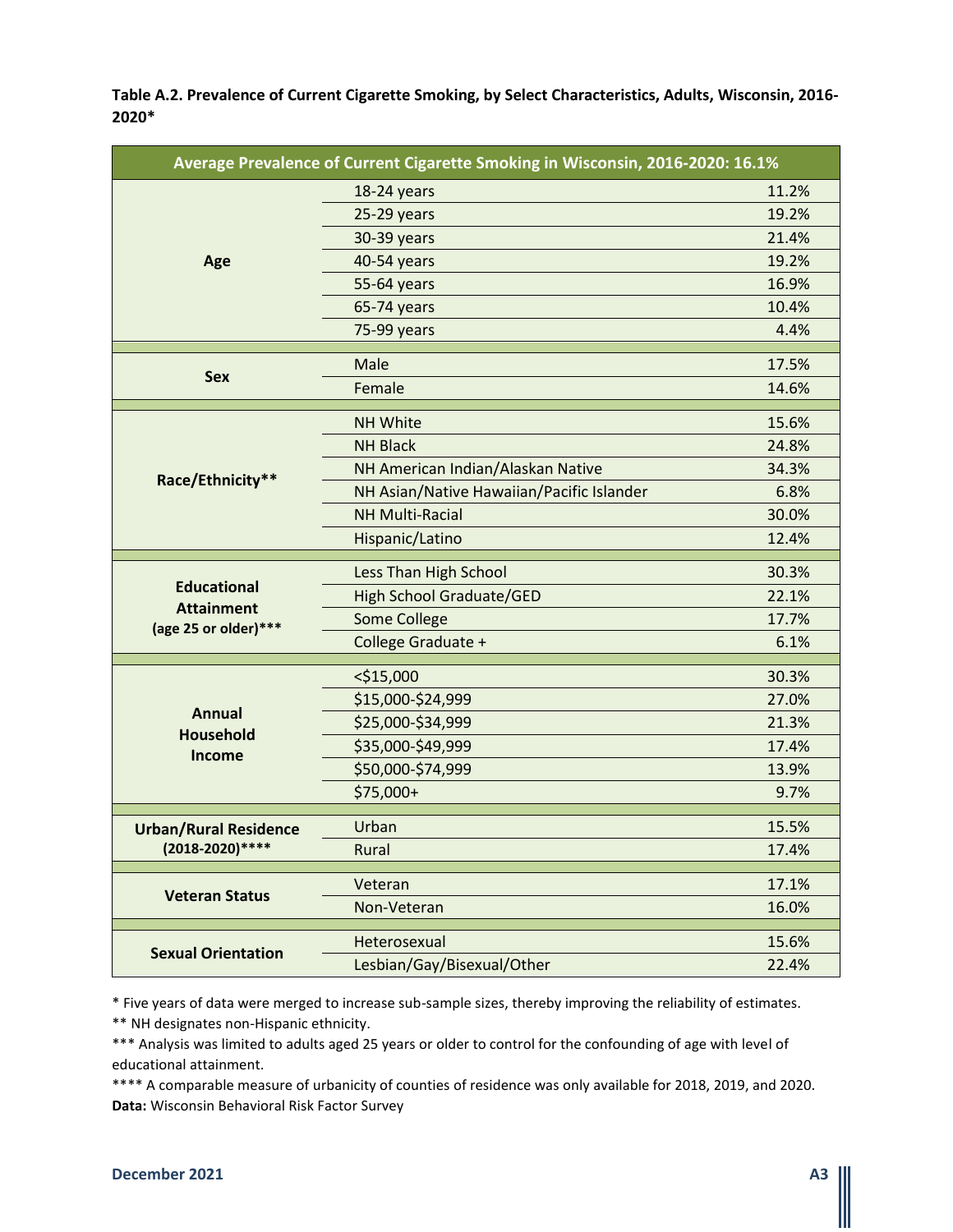

**Figure A.3. Prevalence of Current Cigarette Smoking, by Educational Attainment, Adults\*, Wisconsin, 1993-2019, by 3-Year Averages†**

\* Analysis was limited to adults aged 25 years or older to control for the confounding of age with level of educational attainment.

† Data collection methodology included the addition of cell phones beginning in 2011; Data from 2011 onward cannot be merged with previous years.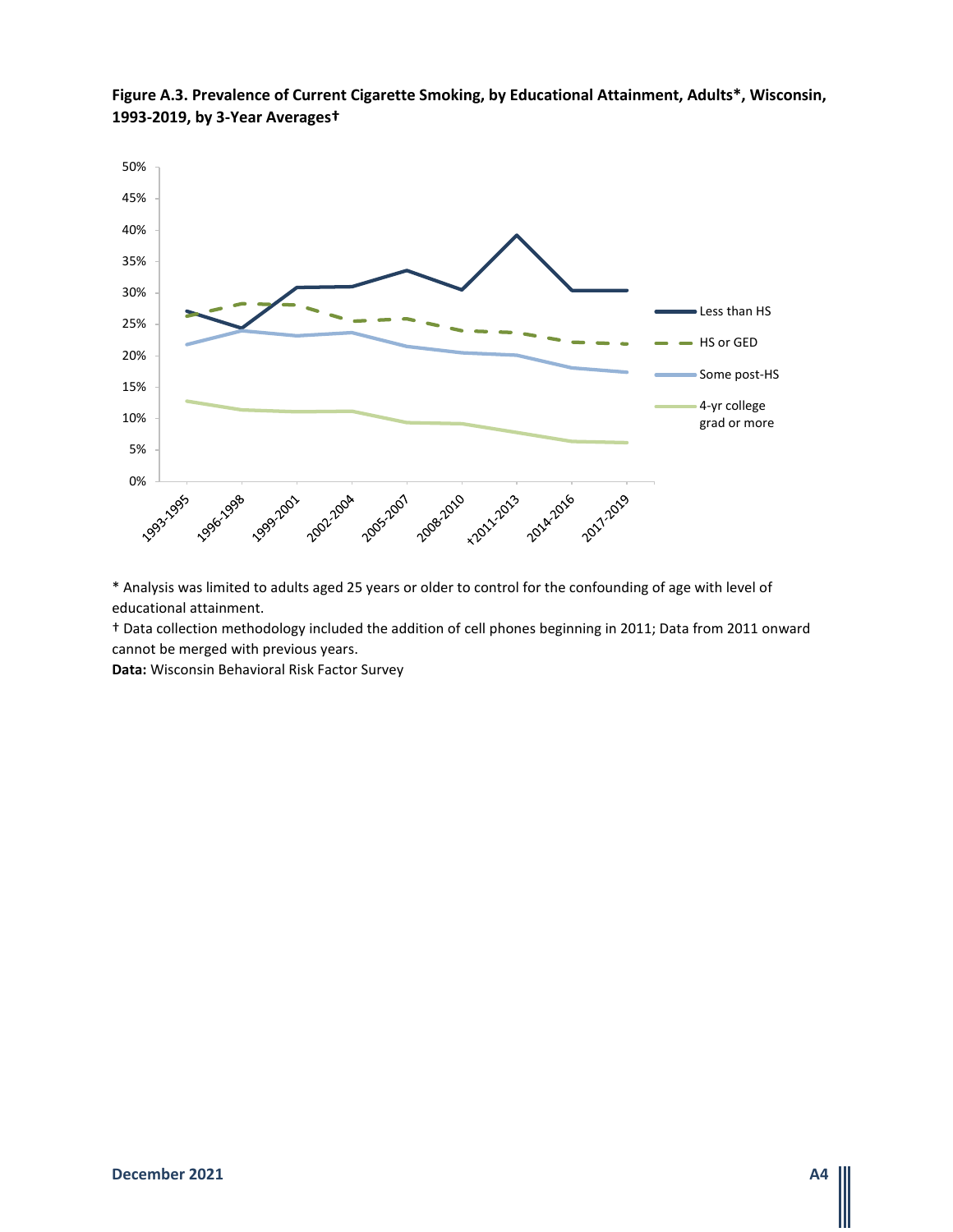## **SECTION B. E-CIGARETTE USE AND RELATED ATTITUDES**

**Figure B.1. Prevalence of Ever E-Cigarette Use, Overall and by Cigarette Smoking Status, Adults, Wisconsin, 2020**



**Figure B.2. Prevalence of Current E-Cigarette Use, Overall and by Cigarette Smoking Status, Adults, Wisconsin, 2020**

![](_page_8_Figure_4.jpeg)

**Data:** Wisconsin Behavioral Risk Factor Survey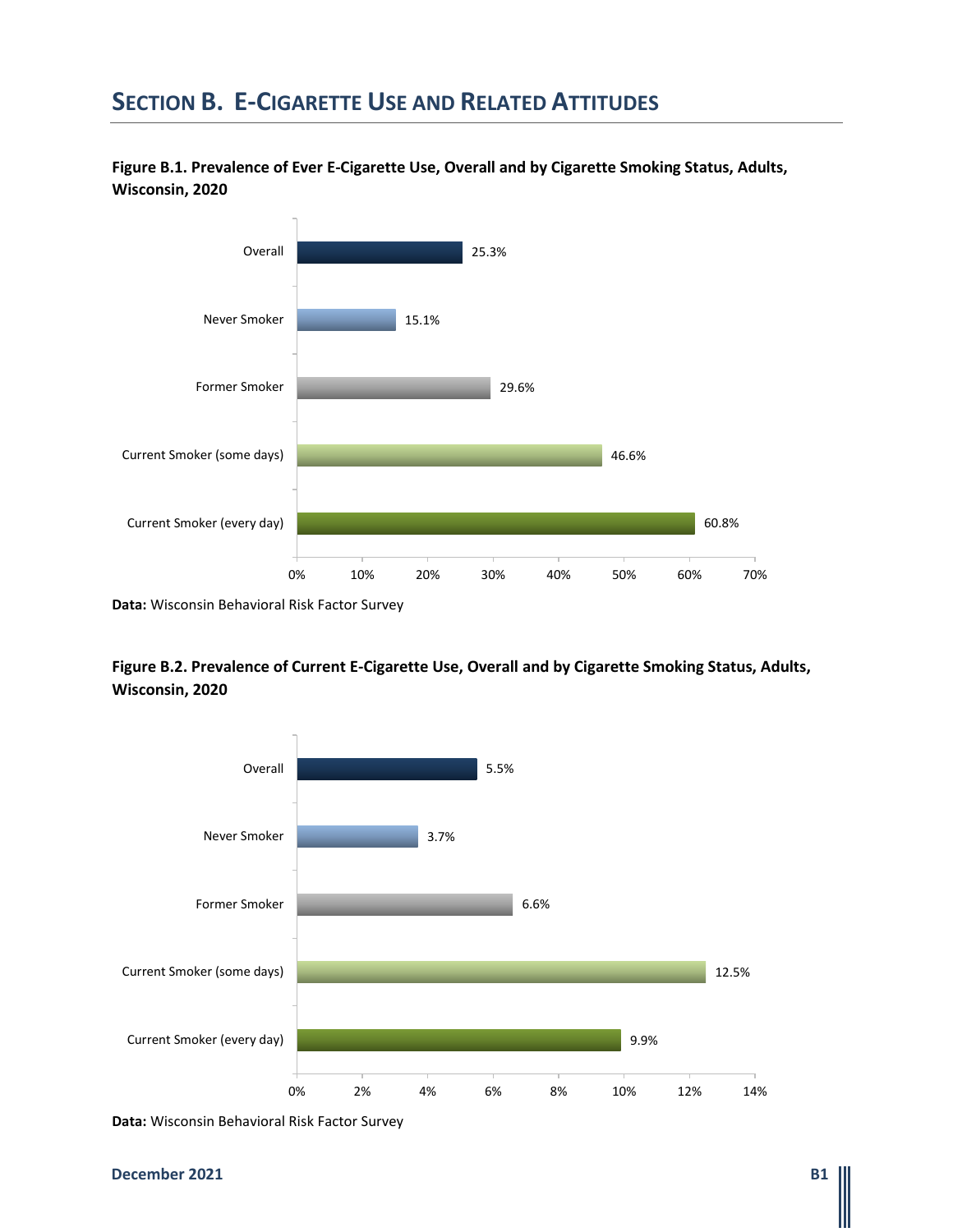| Average Prevalence of Ever Use of E-Cigarettes in Wisconsin, 2016-2020: 22.3% |                                           |       |
|-------------------------------------------------------------------------------|-------------------------------------------|-------|
|                                                                               | 18-24 years                               | 48.8% |
|                                                                               | 25-29 years                               | 39.3% |
|                                                                               | 30-39 years                               | 30.5% |
| Age                                                                           | 40-54 years                               | 20.2% |
|                                                                               | 55-64 years                               | 15.1% |
|                                                                               | 65-74 years                               | 7.5%  |
|                                                                               | 75-99 years                               | 2.4%  |
|                                                                               | Male                                      | 25.2% |
| <b>Sex</b>                                                                    | Female                                    | 19.6% |
|                                                                               | <b>NH White</b>                           | 22.0% |
|                                                                               | <b>NH Black</b>                           | 21.9% |
|                                                                               | NH American Indian/Alaskan Native         | 35.0% |
| Race/Ethnicity**                                                              | NH Asian/Native Hawaiian/Pacific Islander | 18.8% |
|                                                                               | <b>NH Multi-Racial</b>                    | 43.3% |
|                                                                               | Hispanic/Latino                           | 23.0% |
|                                                                               | Less Than High School                     | 23.0% |
| <b>Educational</b>                                                            | <b>High School Graduate/GED</b>           | 20.8% |
| <b>Attainment</b>                                                             | Some College                              | 21.7% |
| (age 25 or older)***                                                          | College Graduate +                        | 11.5% |
|                                                                               |                                           |       |
|                                                                               | $<$ \$15,000                              | 34.3% |
| <b>Annual</b>                                                                 | \$15,000-\$24,999                         | 26.9% |
| <b>Household</b>                                                              | \$25,000-\$34,999                         | 25.6% |
| <b>Income</b>                                                                 | \$35,000-\$49,999                         | 24.5% |
|                                                                               | \$50,000-\$74,999                         | 21.3% |
|                                                                               | \$75,000+                                 | 17.9% |
| <b>Urban/Rural Residence</b>                                                  | Urban                                     | 24.2% |
| (2018-2020) ****                                                              | Rural                                     | 20.9% |
|                                                                               | Veteran                                   | 17.3% |
| <b>Veteran Status</b>                                                         | Non-Veteran                               | 22.9% |
|                                                                               | Heterosexual                              | 21.8% |
| <b>Sexual Orientation</b>                                                     | Lesbian/Gay/Bisexual/Other                | 37.7% |

**Table B.1. Prevalence of Ever E-Cigarette Use, by Select Characteristics, Adults, Wisconsin, 2016-2020\***

\* Five years of data were merged to increase sub-sample sizes, thereby improving the reliability of estimates. \*\* NH designates non-Hispanic ethnicity.

\*\*\* Analysis was limited to adults aged 25 years or older to control for the confounding of age with level of educational attainment.

\*\*\*\* A comparable measure of urbanicity of counties of residence was only available for 2018, 2019, and 2020. **Data:** Wisconsin Behavioral Risk Factor Survey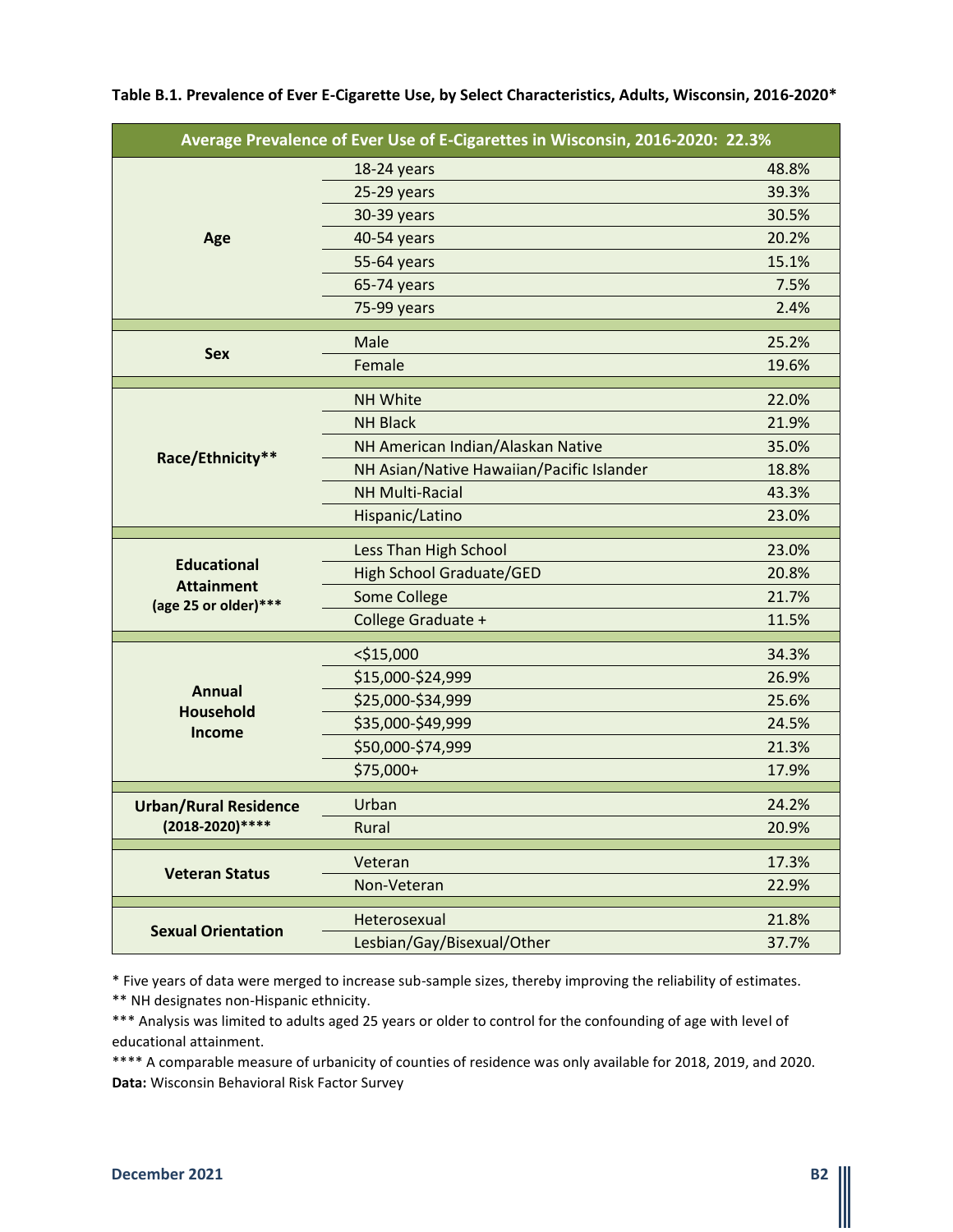**Table B.2. Prevalence of Current E-Cigarette Use, by Select Characteristics, Adults, Wisconsin, 2016- 2020\***

| 16.2%<br>18-24 years<br>25-29 years<br>9.4%<br>6.1%<br>30-39 years<br>4.2%<br>40-54 years<br>Age<br>3.1%<br>55-64 years<br>1.0%<br>65-74 years<br>0.3%<br>75-99 years<br>Male<br>6.3%<br><b>Sex</b><br>Female<br>4.4%<br>5.2%<br><b>NH White</b><br><b>NH Black</b><br>5.5%<br>10.6%<br>NH American Indian/Alaskan Native<br>Race/Ethnicity**<br>NH Asian/Native Hawaiian/Pacific Islander<br>3.5%<br><b>NH Multi-Racial</b><br>11.5%<br>5.9%<br>Hispanic/Latino<br>7.0%<br>Less Than High School<br><b>Educational</b><br><b>High School Graduate/GED</b><br>4.0%<br><b>Attainment</b><br>Some College<br>4.3%<br>(age 25 or older)***<br>College Graduate +<br>2.0%<br>$<$ \$15,000<br>8.4%<br>\$15,000-\$24,999<br>6.3%<br><b>Annual</b><br>\$25,000-\$34,999<br>6.2%<br><b>Household</b><br>\$35,000-\$49,999<br>6.2%<br>Income<br>\$50,000-\$74,999<br>3.7%<br>\$75,000+<br>4.3%<br>Urban<br>6.0%<br><b>Urban/Rural Residence</b><br>(2018-2020) ****<br>Rural<br>4.6%<br>3.5%<br>Veteran<br><b>Veteran Status</b><br>5.5%<br>Non-Veteran<br>5.0%<br>Heterosexual<br><b>Sexual Orientation</b><br>Lesbian/Gay/Bisexual/Other<br>13.3% | Average Prevalence of Current E-Cigarette Use in Wisconsin, 2016-2020: 5.3% |  |  |
|--------------------------------------------------------------------------------------------------------------------------------------------------------------------------------------------------------------------------------------------------------------------------------------------------------------------------------------------------------------------------------------------------------------------------------------------------------------------------------------------------------------------------------------------------------------------------------------------------------------------------------------------------------------------------------------------------------------------------------------------------------------------------------------------------------------------------------------------------------------------------------------------------------------------------------------------------------------------------------------------------------------------------------------------------------------------------------------------------------------------------------------------|-----------------------------------------------------------------------------|--|--|
|                                                                                                                                                                                                                                                                                                                                                                                                                                                                                                                                                                                                                                                                                                                                                                                                                                                                                                                                                                                                                                                                                                                                            |                                                                             |  |  |
|                                                                                                                                                                                                                                                                                                                                                                                                                                                                                                                                                                                                                                                                                                                                                                                                                                                                                                                                                                                                                                                                                                                                            |                                                                             |  |  |
|                                                                                                                                                                                                                                                                                                                                                                                                                                                                                                                                                                                                                                                                                                                                                                                                                                                                                                                                                                                                                                                                                                                                            |                                                                             |  |  |
|                                                                                                                                                                                                                                                                                                                                                                                                                                                                                                                                                                                                                                                                                                                                                                                                                                                                                                                                                                                                                                                                                                                                            |                                                                             |  |  |
|                                                                                                                                                                                                                                                                                                                                                                                                                                                                                                                                                                                                                                                                                                                                                                                                                                                                                                                                                                                                                                                                                                                                            |                                                                             |  |  |
|                                                                                                                                                                                                                                                                                                                                                                                                                                                                                                                                                                                                                                                                                                                                                                                                                                                                                                                                                                                                                                                                                                                                            |                                                                             |  |  |
|                                                                                                                                                                                                                                                                                                                                                                                                                                                                                                                                                                                                                                                                                                                                                                                                                                                                                                                                                                                                                                                                                                                                            |                                                                             |  |  |
|                                                                                                                                                                                                                                                                                                                                                                                                                                                                                                                                                                                                                                                                                                                                                                                                                                                                                                                                                                                                                                                                                                                                            |                                                                             |  |  |
|                                                                                                                                                                                                                                                                                                                                                                                                                                                                                                                                                                                                                                                                                                                                                                                                                                                                                                                                                                                                                                                                                                                                            |                                                                             |  |  |
|                                                                                                                                                                                                                                                                                                                                                                                                                                                                                                                                                                                                                                                                                                                                                                                                                                                                                                                                                                                                                                                                                                                                            |                                                                             |  |  |
|                                                                                                                                                                                                                                                                                                                                                                                                                                                                                                                                                                                                                                                                                                                                                                                                                                                                                                                                                                                                                                                                                                                                            |                                                                             |  |  |
|                                                                                                                                                                                                                                                                                                                                                                                                                                                                                                                                                                                                                                                                                                                                                                                                                                                                                                                                                                                                                                                                                                                                            |                                                                             |  |  |
|                                                                                                                                                                                                                                                                                                                                                                                                                                                                                                                                                                                                                                                                                                                                                                                                                                                                                                                                                                                                                                                                                                                                            |                                                                             |  |  |
|                                                                                                                                                                                                                                                                                                                                                                                                                                                                                                                                                                                                                                                                                                                                                                                                                                                                                                                                                                                                                                                                                                                                            |                                                                             |  |  |
|                                                                                                                                                                                                                                                                                                                                                                                                                                                                                                                                                                                                                                                                                                                                                                                                                                                                                                                                                                                                                                                                                                                                            |                                                                             |  |  |
|                                                                                                                                                                                                                                                                                                                                                                                                                                                                                                                                                                                                                                                                                                                                                                                                                                                                                                                                                                                                                                                                                                                                            |                                                                             |  |  |
|                                                                                                                                                                                                                                                                                                                                                                                                                                                                                                                                                                                                                                                                                                                                                                                                                                                                                                                                                                                                                                                                                                                                            |                                                                             |  |  |
|                                                                                                                                                                                                                                                                                                                                                                                                                                                                                                                                                                                                                                                                                                                                                                                                                                                                                                                                                                                                                                                                                                                                            |                                                                             |  |  |
|                                                                                                                                                                                                                                                                                                                                                                                                                                                                                                                                                                                                                                                                                                                                                                                                                                                                                                                                                                                                                                                                                                                                            |                                                                             |  |  |
|                                                                                                                                                                                                                                                                                                                                                                                                                                                                                                                                                                                                                                                                                                                                                                                                                                                                                                                                                                                                                                                                                                                                            |                                                                             |  |  |
|                                                                                                                                                                                                                                                                                                                                                                                                                                                                                                                                                                                                                                                                                                                                                                                                                                                                                                                                                                                                                                                                                                                                            |                                                                             |  |  |
|                                                                                                                                                                                                                                                                                                                                                                                                                                                                                                                                                                                                                                                                                                                                                                                                                                                                                                                                                                                                                                                                                                                                            |                                                                             |  |  |
|                                                                                                                                                                                                                                                                                                                                                                                                                                                                                                                                                                                                                                                                                                                                                                                                                                                                                                                                                                                                                                                                                                                                            |                                                                             |  |  |
|                                                                                                                                                                                                                                                                                                                                                                                                                                                                                                                                                                                                                                                                                                                                                                                                                                                                                                                                                                                                                                                                                                                                            |                                                                             |  |  |
|                                                                                                                                                                                                                                                                                                                                                                                                                                                                                                                                                                                                                                                                                                                                                                                                                                                                                                                                                                                                                                                                                                                                            |                                                                             |  |  |
|                                                                                                                                                                                                                                                                                                                                                                                                                                                                                                                                                                                                                                                                                                                                                                                                                                                                                                                                                                                                                                                                                                                                            |                                                                             |  |  |
|                                                                                                                                                                                                                                                                                                                                                                                                                                                                                                                                                                                                                                                                                                                                                                                                                                                                                                                                                                                                                                                                                                                                            |                                                                             |  |  |
|                                                                                                                                                                                                                                                                                                                                                                                                                                                                                                                                                                                                                                                                                                                                                                                                                                                                                                                                                                                                                                                                                                                                            |                                                                             |  |  |
|                                                                                                                                                                                                                                                                                                                                                                                                                                                                                                                                                                                                                                                                                                                                                                                                                                                                                                                                                                                                                                                                                                                                            |                                                                             |  |  |
|                                                                                                                                                                                                                                                                                                                                                                                                                                                                                                                                                                                                                                                                                                                                                                                                                                                                                                                                                                                                                                                                                                                                            |                                                                             |  |  |
|                                                                                                                                                                                                                                                                                                                                                                                                                                                                                                                                                                                                                                                                                                                                                                                                                                                                                                                                                                                                                                                                                                                                            |                                                                             |  |  |
|                                                                                                                                                                                                                                                                                                                                                                                                                                                                                                                                                                                                                                                                                                                                                                                                                                                                                                                                                                                                                                                                                                                                            |                                                                             |  |  |

\* Five years of data were merged to increase sub-sample sizes, thereby improving the reliability of estimates.

\*\* NH designates non-Hispanic ethnicity.

\*\*\* Analysis was limited to adults aged 25 years or older to control for the confounding of age with level of educational attainment.

\*\*\*\* A comparable measure of urbanicity of counties of residence was only available for 2018, 2019, and 2020. **Data:** Wisconsin Behavioral Risk Factor Survey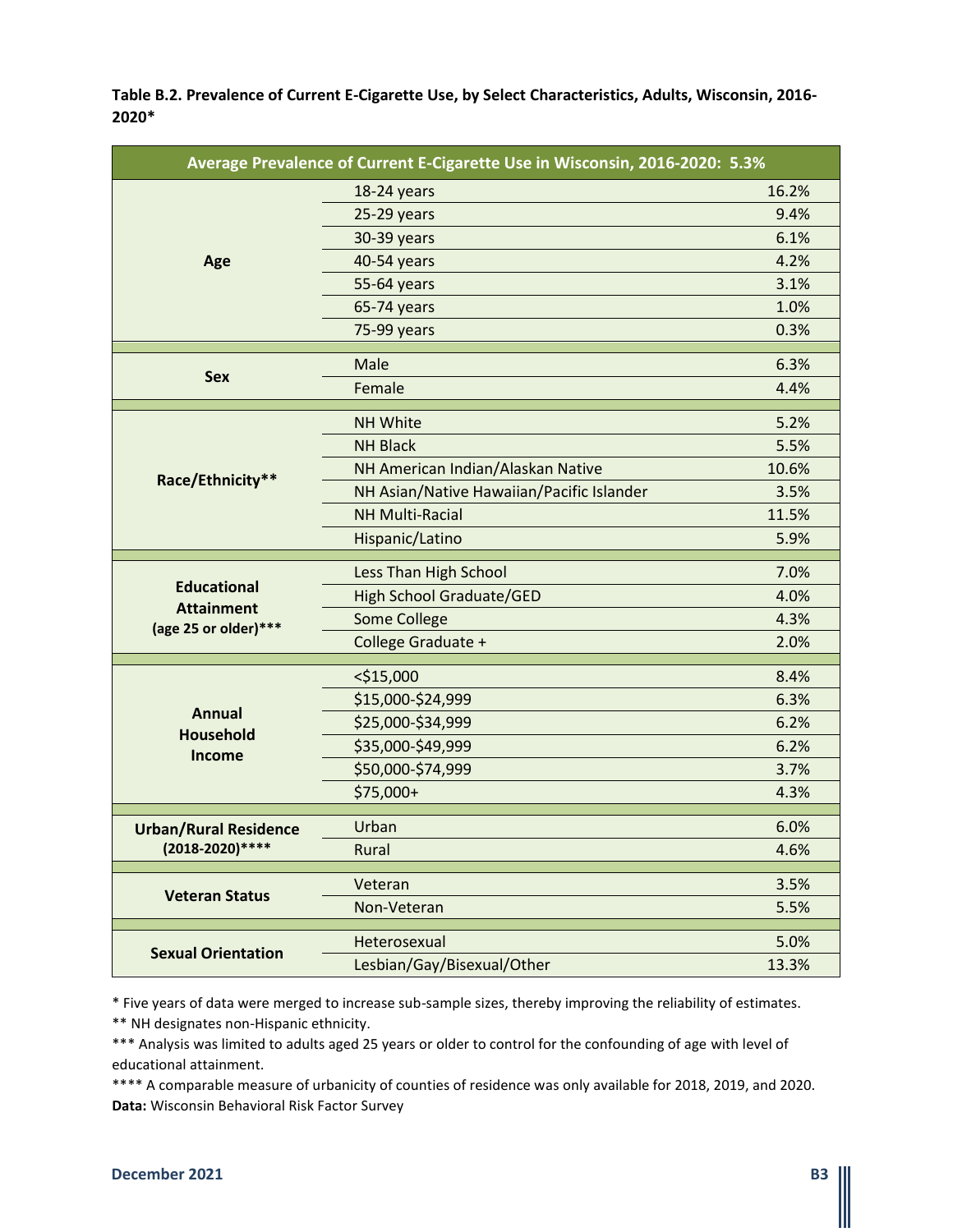#### **Table B.3. Reasons for E-Cigarette Use, Adults Who Have Ever Used E-Cigarettes, Wisconsin, 2020**

| <b>Reason Used E-Cigarettes</b>                                               | <b>Percent</b> |
|-------------------------------------------------------------------------------|----------------|
| Help in trying to quit smoking regular tobacco products                       | 45.7%          |
| Like the flavors                                                              | 35.9%          |
| Like the effect they from the nicotine in them                                | 35.8%          |
| Can use them indoors where other tobacco products can't be smoked             | 35.3%          |
| Can use them at outdoor events where other tobacco products can't be smoked   | 34.5%          |
| They are less harmful to the people around them than regular tobacco products | 31.4%          |
| They are less harmful to their own health than regular tobacco products       | 28.3%          |
| They are in style, fun, or cool                                               | 14.3%          |

**Data:** Wisconsin Behavioral Risk Factor Survey

### **Figure B.3. Perception of Whether E-Cigarettes are Less Harmful Than Regular Cigarettes, Adults, Wisconsin, 2020**

![](_page_11_Figure_4.jpeg)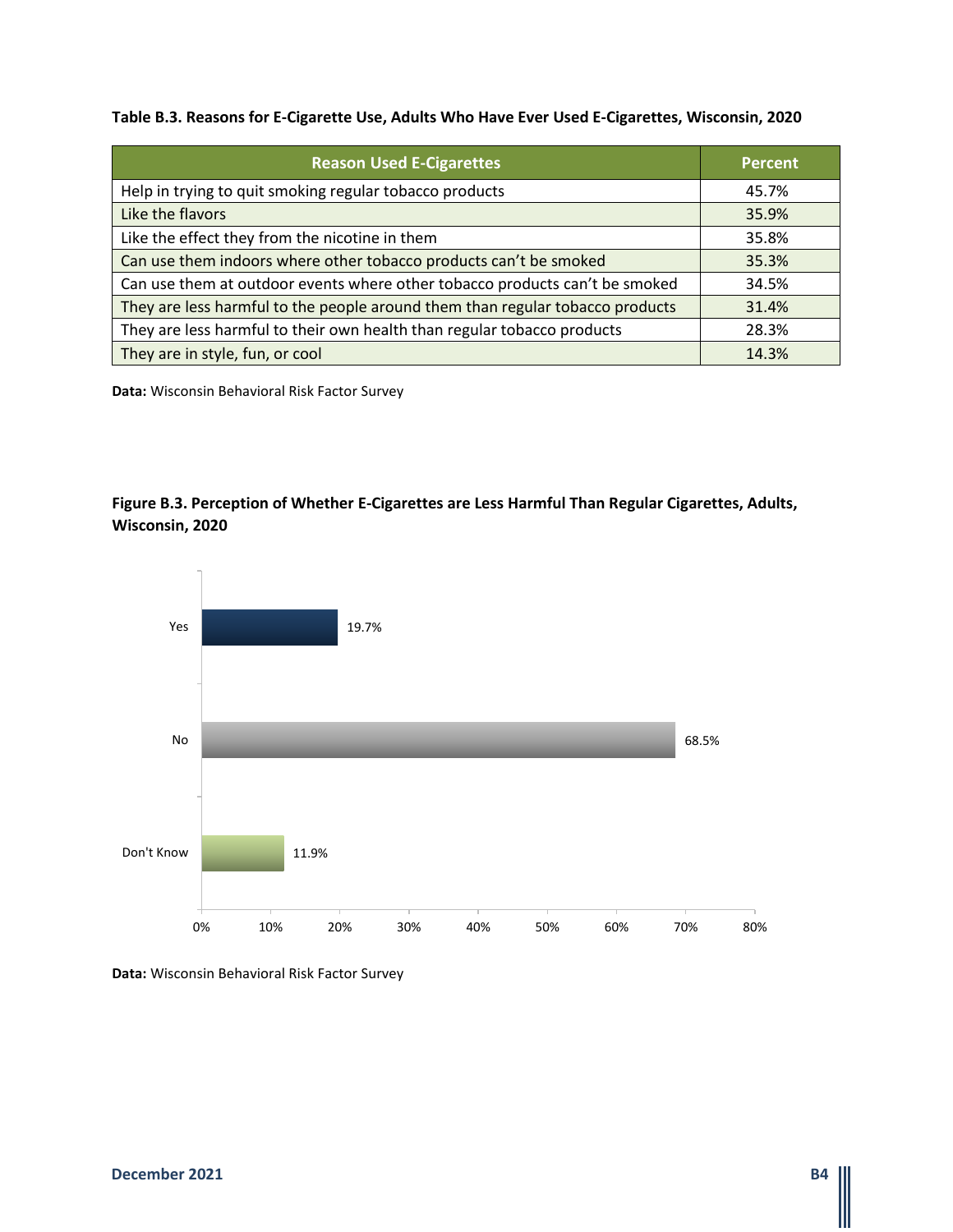## **SECTION C. SMOKELESS TOBACCO USE**

**Figure C.1. Prevalence of Ever and Current Smokeless Tobacco\* Use, Overall and by Sex, Adults, Wisconsin, 2020**

![](_page_12_Figure_2.jpeg)

\* Smokeless tobacco includes products such as chewing tobacco, snuff, snus, dip, orbs, sticks, and strips. **Data:** Wisconsin Behavioral Risk Factor Survey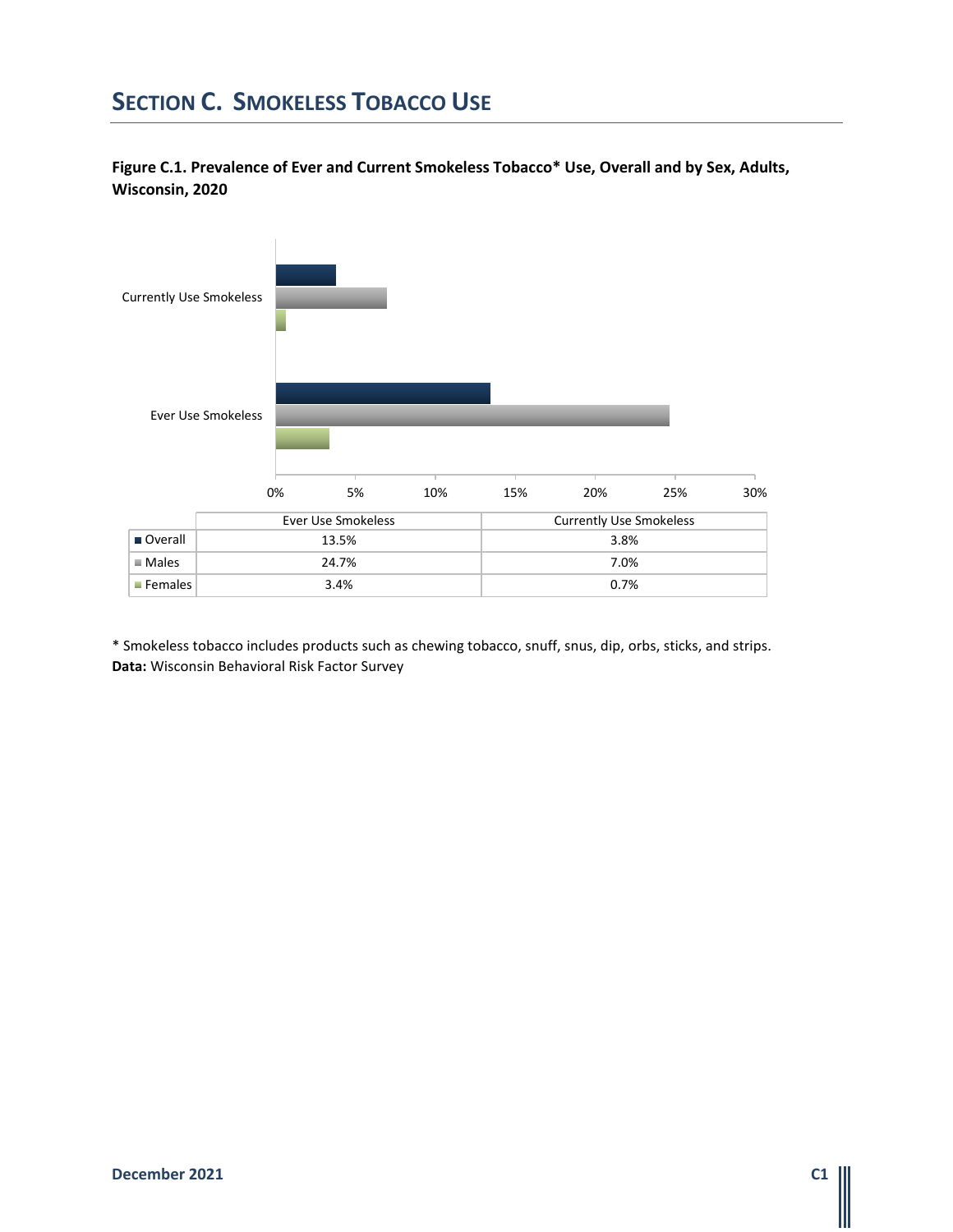### **Figure C.2. Prevalence of Current Smokeless Tobacco Use Among Males, Overall and by Cigarette Smoking Status, Adults, Wisconsin, 2020**

![](_page_13_Figure_1.jpeg)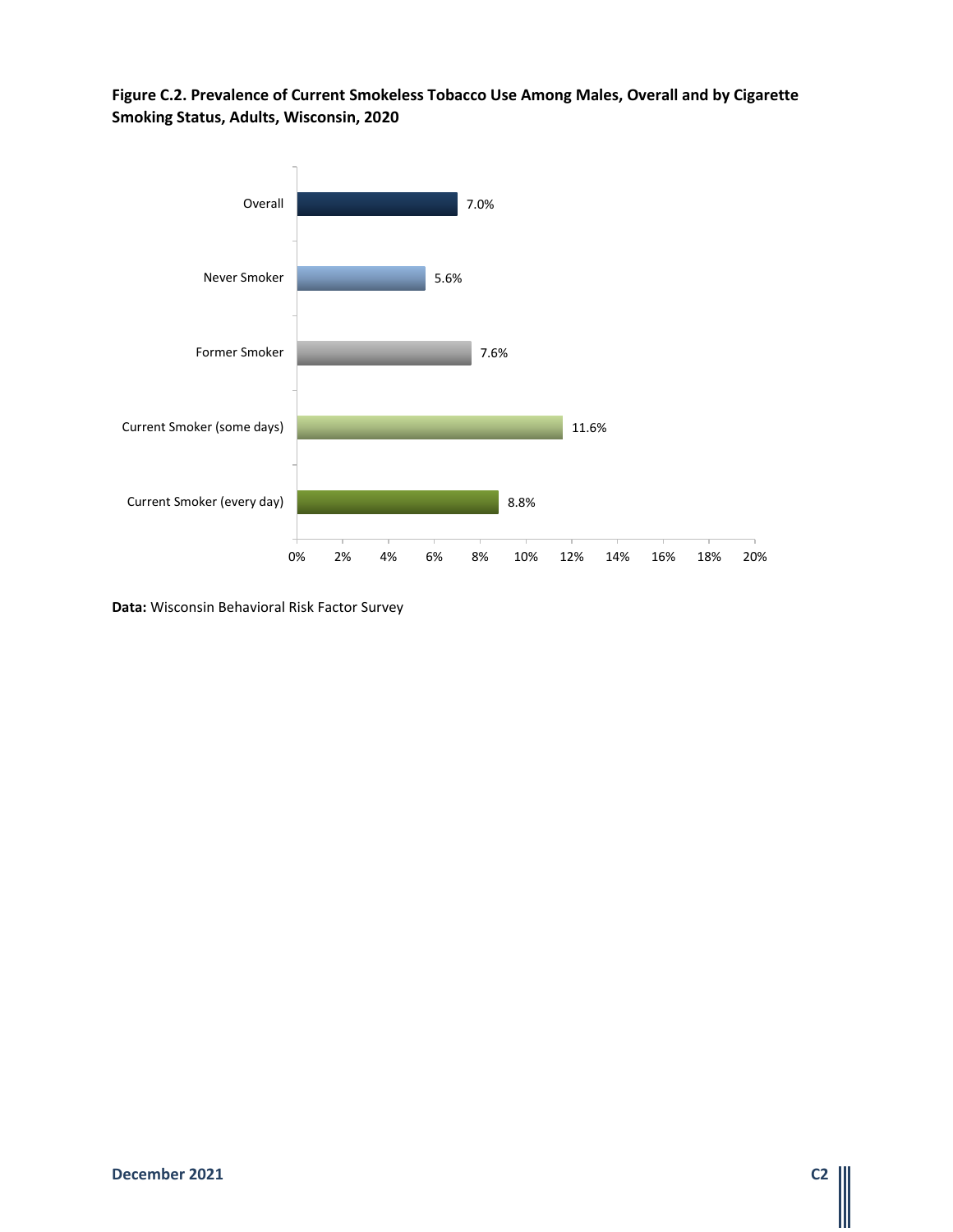**Table C.1. Prevalence of Current Smokeless Tobacco Use, by Select Characteristics, Adult Males, Wisconsin, 2016-2020\***

| Average Prevalence of Current Smokeless Tobacco Use among Males in WI, 2016-2020: 6.9% |                                           |      |
|----------------------------------------------------------------------------------------|-------------------------------------------|------|
|                                                                                        | 18-24 years                               | 7.2% |
|                                                                                        | 25-29 years                               | 8.7% |
|                                                                                        | 30-39 years                               | 9.9% |
| Age                                                                                    | 40-54 years                               | 8.7% |
|                                                                                        | 55-64 years                               | 4.4% |
|                                                                                        | 65-74 years                               | 3.4% |
|                                                                                        | 75-99 years                               | 3.8% |
|                                                                                        | <b>NH White</b>                           | 7.3% |
|                                                                                        | <b>NH Black</b>                           | 4.2% |
|                                                                                        | NH American Indian/Alaskan Native         | 2.2% |
| Race/Ethnicity**                                                                       | NH Asian/Native Hawaiian/Pacific Islander | 1.7% |
|                                                                                        | <b>NH Multi-Racial</b>                    | 2.9% |
|                                                                                        | Hispanic/Latino                           | 6.0% |
|                                                                                        |                                           |      |
| <b>Educational</b>                                                                     | Less Than High School                     | 7.3% |
| <b>Attainment</b>                                                                      | <b>High School Graduate/GED</b>           | 8.8% |
| (age 25 or older)***                                                                   | <b>Some College</b>                       | 7.0% |
|                                                                                        | College Graduate +                        | 4.2% |
|                                                                                        | $<$ \$15,000                              | 5.2% |
|                                                                                        | \$15,000-\$24,999                         | 6.8% |
| <b>Annual</b>                                                                          | \$25,000-\$34,999                         | 6.3% |
| <b>Household</b>                                                                       | \$35,000-\$49,999                         | 7.1% |
| Income                                                                                 | \$50,000-\$74,999                         | 8.1% |
|                                                                                        | \$75,000+                                 | 7.3% |
|                                                                                        | Urban                                     | 5.6% |
| <b>Urban/Rural Residence</b><br>(2018-2020)****                                        | Rural                                     | 9.8% |
|                                                                                        |                                           |      |
| <b>Veteran Status</b>                                                                  | Veteran                                   | 7.0% |
|                                                                                        | Non-Veteran                               | 6.8% |
|                                                                                        | Heterosexual                              | 6.9% |
| <b>Sexual Orientation</b>                                                              | Lesbian/Gay/Bisexual/Other                | 4.6% |

\* Five years of data were merged to increase sub-sample sizes, thereby improving the reliability of estimates.

\*\* NH designates non-Hispanic ethnicity.

\*\*\* Analysis was limited to adults aged 25 years or older to control for the confounding of age with level of educational attainment.

\*\*\*\* A comparable measure of urbanicity of counties of residence was only available for 2018, 2019, and 2020. **Data:** Wisconsin Behavioral Risk Factor Survey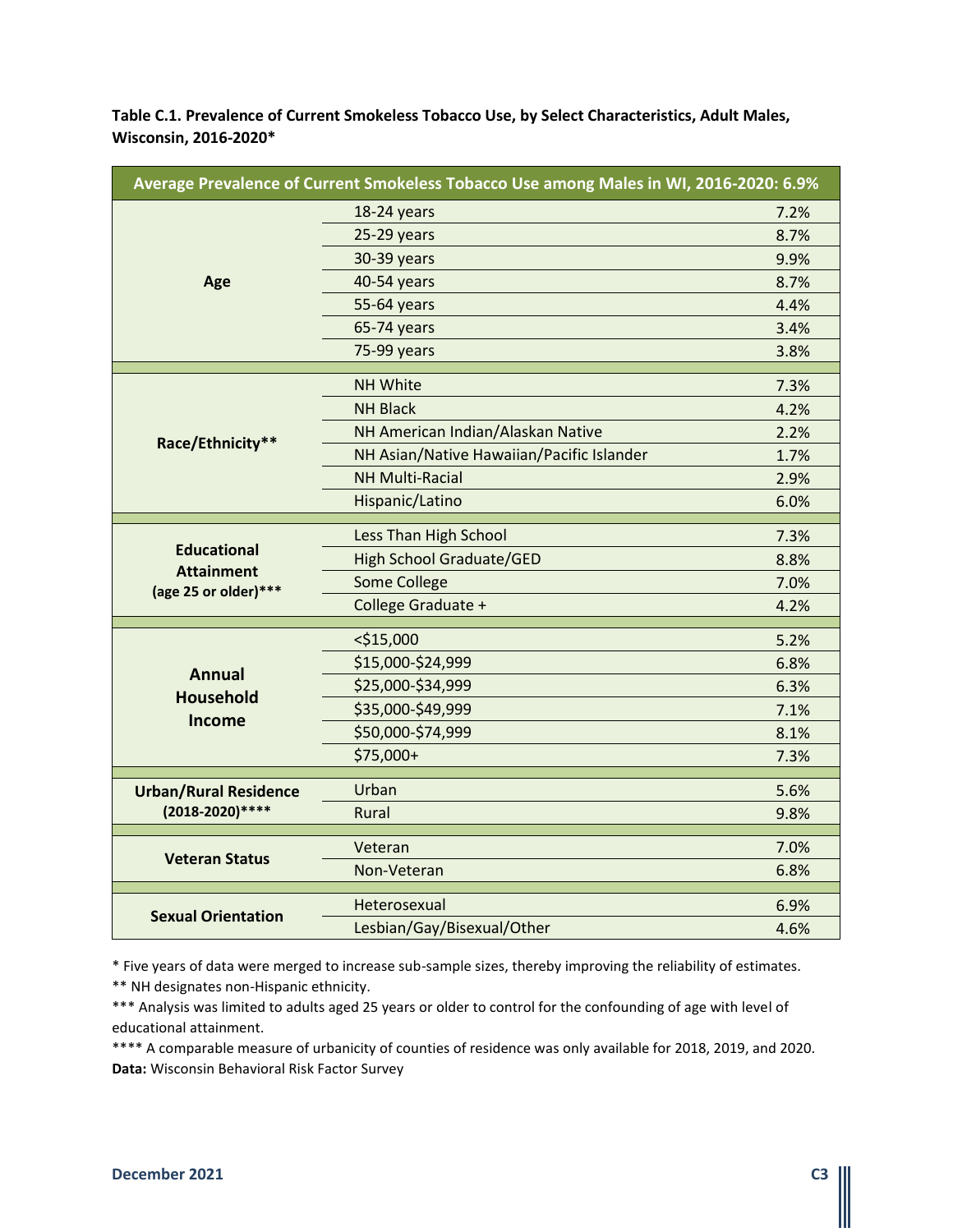# **SECTION D. SECONDHAND SMOKE AND VAPOR EXPOSURE, RULES AND POLICIES ON SMOKING, AND RELATED ATTITUDES**

**Figure D.1. Percent of Adults Exposed to Tobacco Smoke in the Home\*, Wisconsin, 2020, and in Vehicles†, Wisconsin, 2017^**

![](_page_15_Figure_2.jpeg)

\* Smoke exposure in the home was assessed with the following question: Are you exposed to other people's tobacco smoke while you are in your home?

† Smoke exposure in vehicles was assessed with the following question: During the past seven days, on how many days did you ride in a car with someone who was smoking cigarettes? Data was aggregated into a binary variable. ^ Not all questions are asked in the Wisconsin Behavioral Risk Factor Survey every year. The most recently available data were used for each analysis.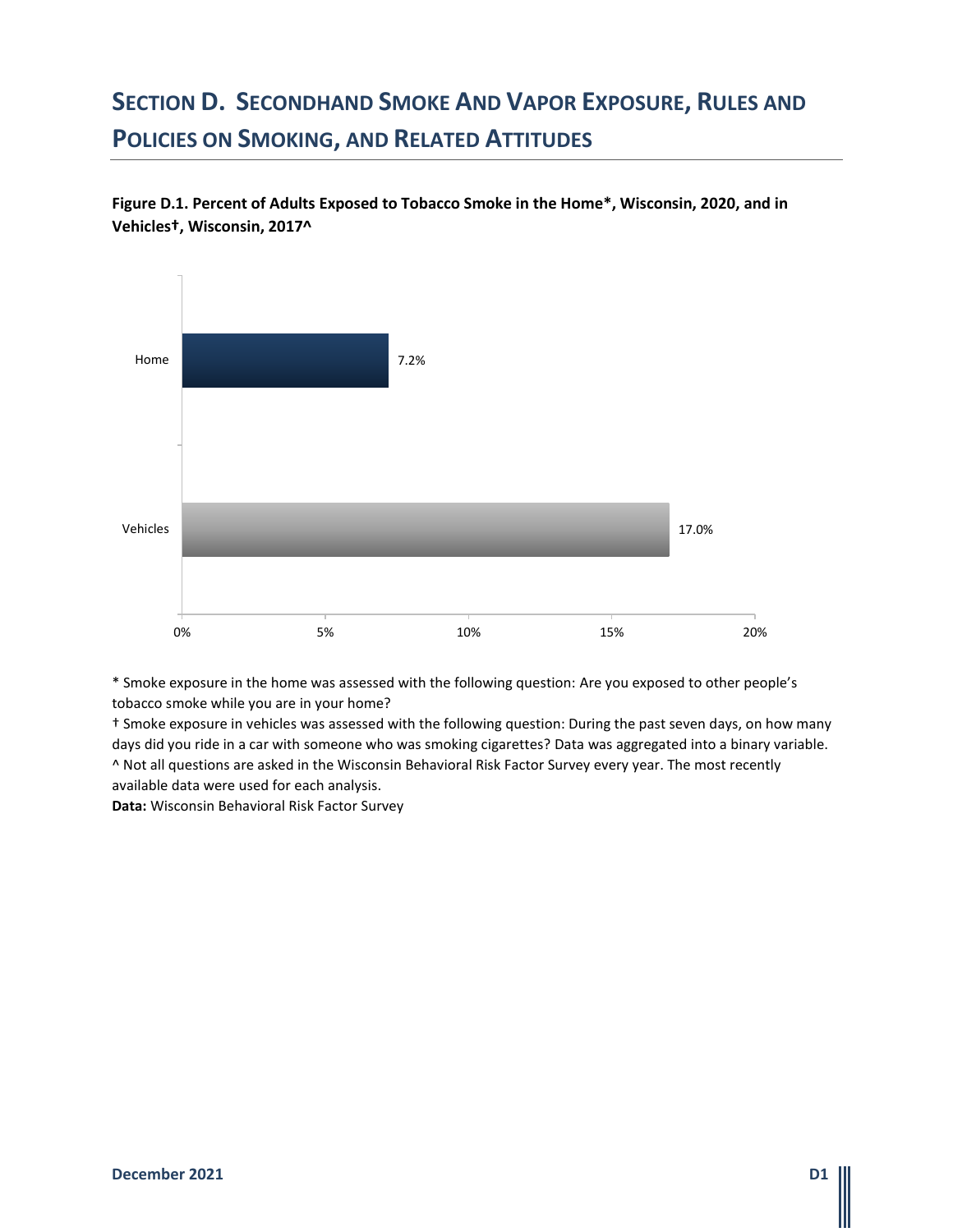![](_page_16_Figure_0.jpeg)

**Figure D.2. Frequency of Exposure to Tobacco Smoke in Outdoor Public Places\*, Adults, Wisconsin, 2020**

\*Smoke exposure in public places was assessed with the following question: How often are you exposed to other people's tobacco smoke while in outdoor public places, such as parks, beaches, sporting events, or other outdoor venues?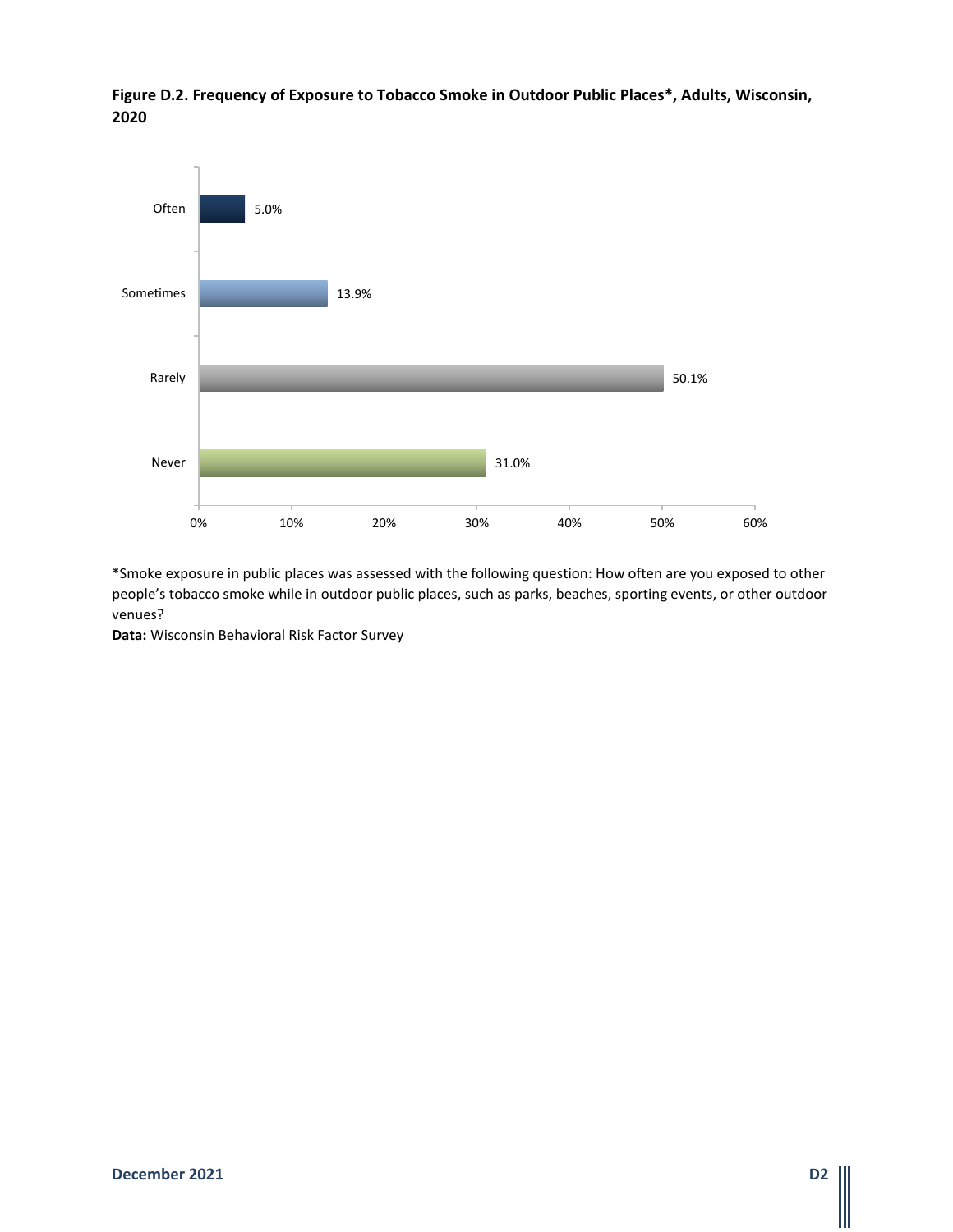**Figure D.3. Frequency of Exposure to Vapor from E-Cigarettes or Other Electronic Vaping Devices in Indoor Public Places\*, Adults, Wisconsin, 2020**

![](_page_17_Figure_1.jpeg)

\* Exposure to vapors from e-cigarettes or other electronic vaping devices while in indoor public places was assessed with the following question: How often are you exposed to the vapor from other people's e-cigarettes or other electronic vaping devices while in indoor public places? Often, sometimes, rarely or never? **Data:** Wisconsin Behavioral Risk Factor Survey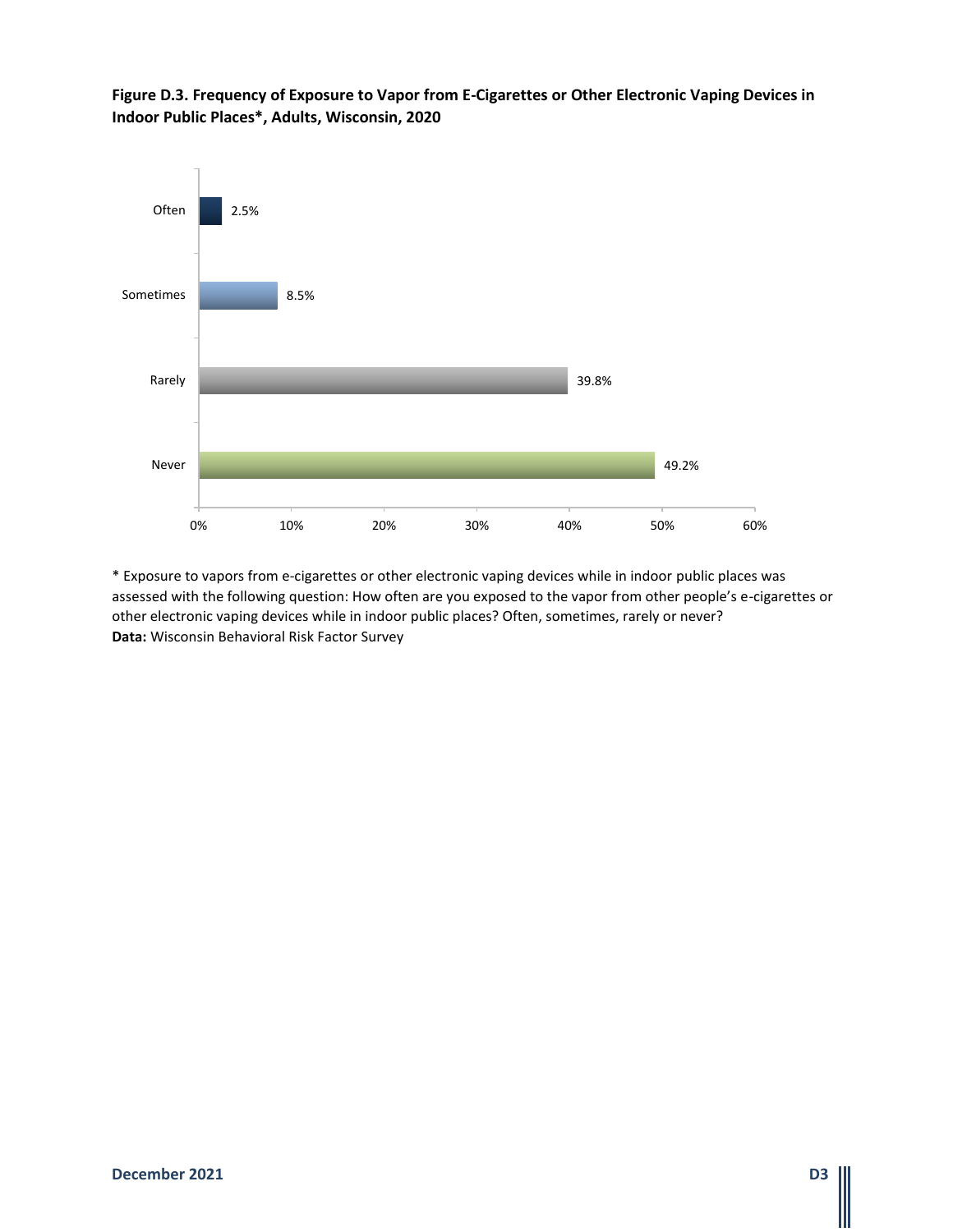#### **Figure D.4. Rules on Smoking in the Home\*, Adults, Wisconsin, 2019^**

![](_page_18_Figure_1.jpeg)

\* Rules on smoking in the home were assessed with the following question: Not counting decks, porches, or garages, which statement best describes the rules about smoking in your home: smoking is not allowed anywhere inside your home, smoking is allowed in some places or at some times, smoking is allowed anywhere inside your home, or there are no rules about smoking inside your home?

^ Not all questions are asked in the Wisconsin Behavioral Risk Factor Survey every year. The most recently available data were used for each analysis.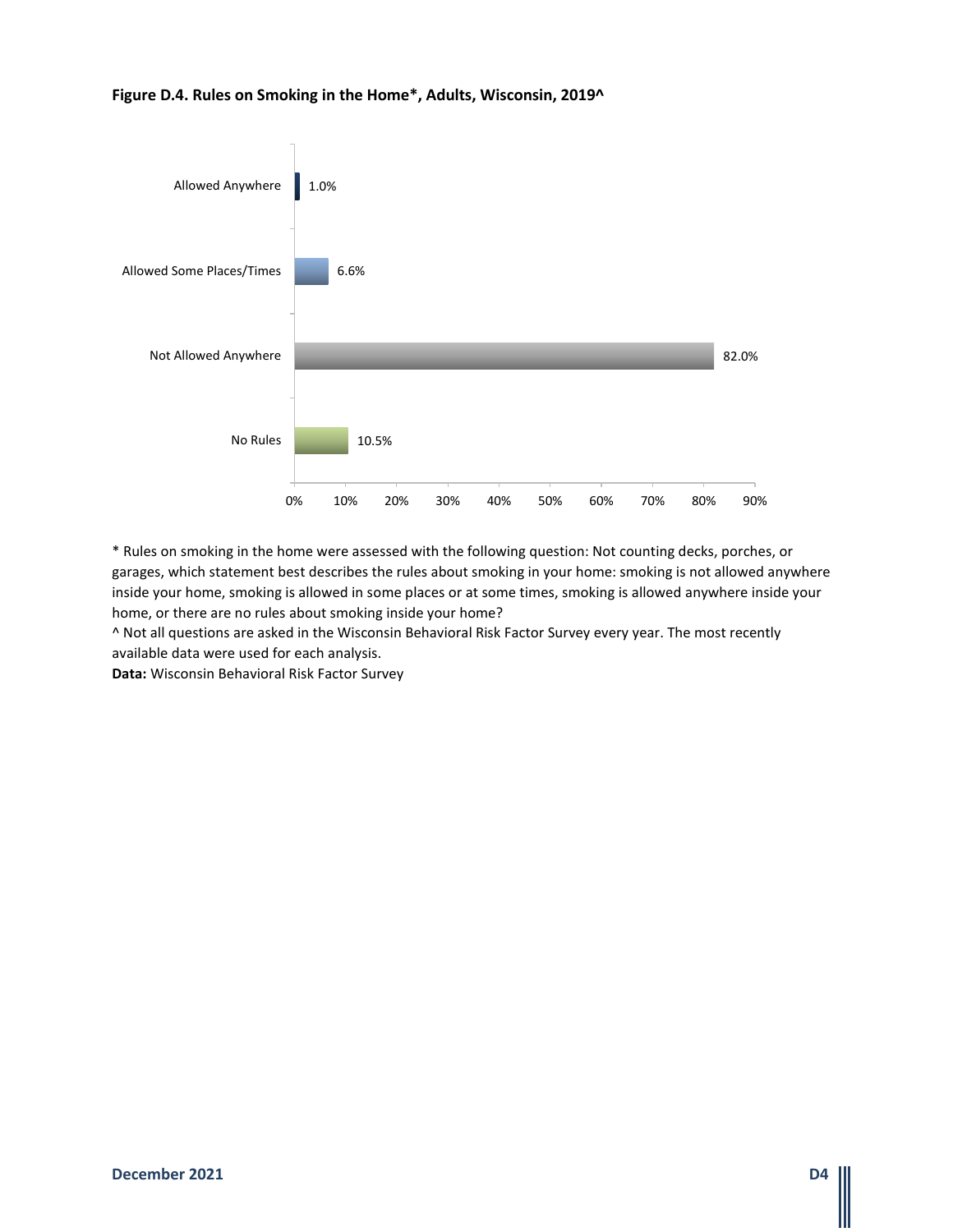#### **Figure D.5. Rules on Smoking in Vehicles\*, Adults, Wisconsin, 2018^**

![](_page_19_Figure_1.jpeg)

\* Rules on smoking in vehicles were assessed with the following question: Not counting motorcycles, in the vehicles that you or family members who live with you own or lease, is smoking always allowed in all vehicles, sometimes allowed in at least one vehicle, or never allowed in any vehicle? Respondents could also report that they did not own or lease any vehicles.

^ Not all questions are asked in the Wisconsin Behavioral Risk Factor Survey every year. The most recently available data were used for each analysis.

**Data:** Wisconsin Behavioral Risk Factor Survey

#### **Table D.1. Policies on Smoking in Individual Units of Multi-Unit Housing Buildings, Adults\*, Wisconsin, 2019^**

| <b>Is Smoking Prohibited in Your Housing Unit?</b> | <b>Prevalence</b> |
|----------------------------------------------------|-------------------|
| Yes                                                | 53.1%             |
| No                                                 | 46.9%             |

\* This question is only asked of survey respondents who say they live in multi-unit housing buildings.

^ Not all questions are asked in the Wisconsin Behavioral Risk Factor Survey every year. The most recently available data were used for each analysis.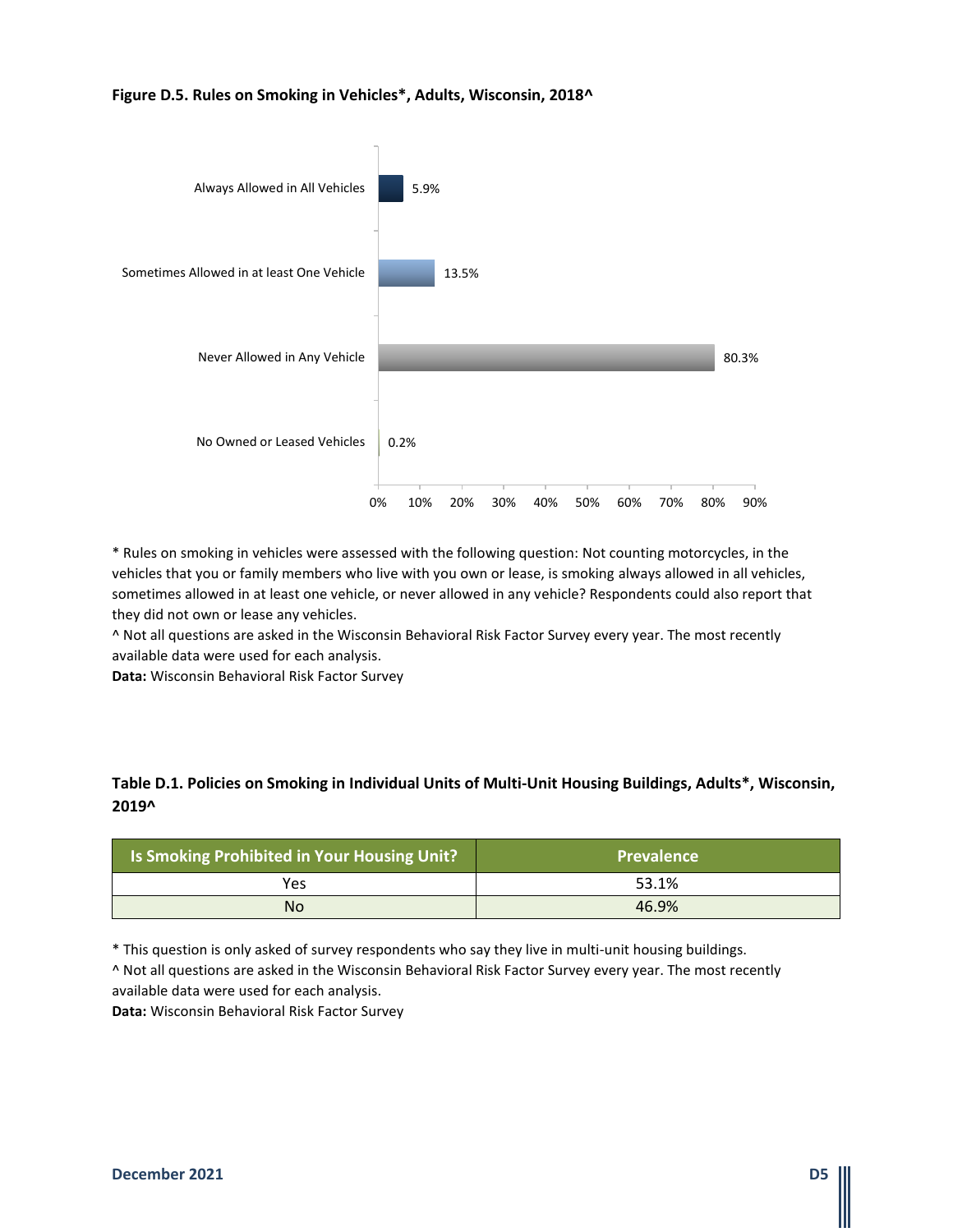**Figure D.6. Preferences on Allowing Smoking in Individual Units of Multi-Unit Housing Buildings, Adults\*, Wisconsin, 2019^**

![](_page_20_Figure_1.jpeg)

\* This question is only asked of survey respondents who say they live in multi-unit housing buildings. ^ Not all questions are asked in the Wisconsin Behavioral Risk Factor Survey every year. The most recently available data were used for each analysis.

**Data:** Wisconsin Behavioral Risk Factor Survey

### **Table D.2. Opinion on the State Law That Prohibits Smoking in Public Indoor Places, Adults, Wisconsin, 2019^**

| <b>Opinion on Law</b>      | <b>Prevalence</b> |
|----------------------------|-------------------|
| Support                    | 76.4%             |
| Neither Support nor Oppose | 17.2%             |
| Oppose                     | 6.5%              |

\* Opinion on Wisconsin's state law that prohibits smoking in public indoor places was assessed with the following question: The State of Wisconsin has passed a law that prohibits smoking in most public places, including all workplaces, public buildings, offices, restaurants, and bars. Are you in support of this law, opposed to this law, or neither in support nor opposed to it? *[If favor]* Are you slightly in support of the law, somewhat in support of it, or strongly in support of it? *[If oppose]* Are you slightly opposed to the law, somewhat opposed to it, or strongly opposed to it?

^ Not all questions are asked in the Wisconsin Behavioral Risk Factor Survey every year. The most recently available data were used for each analysis.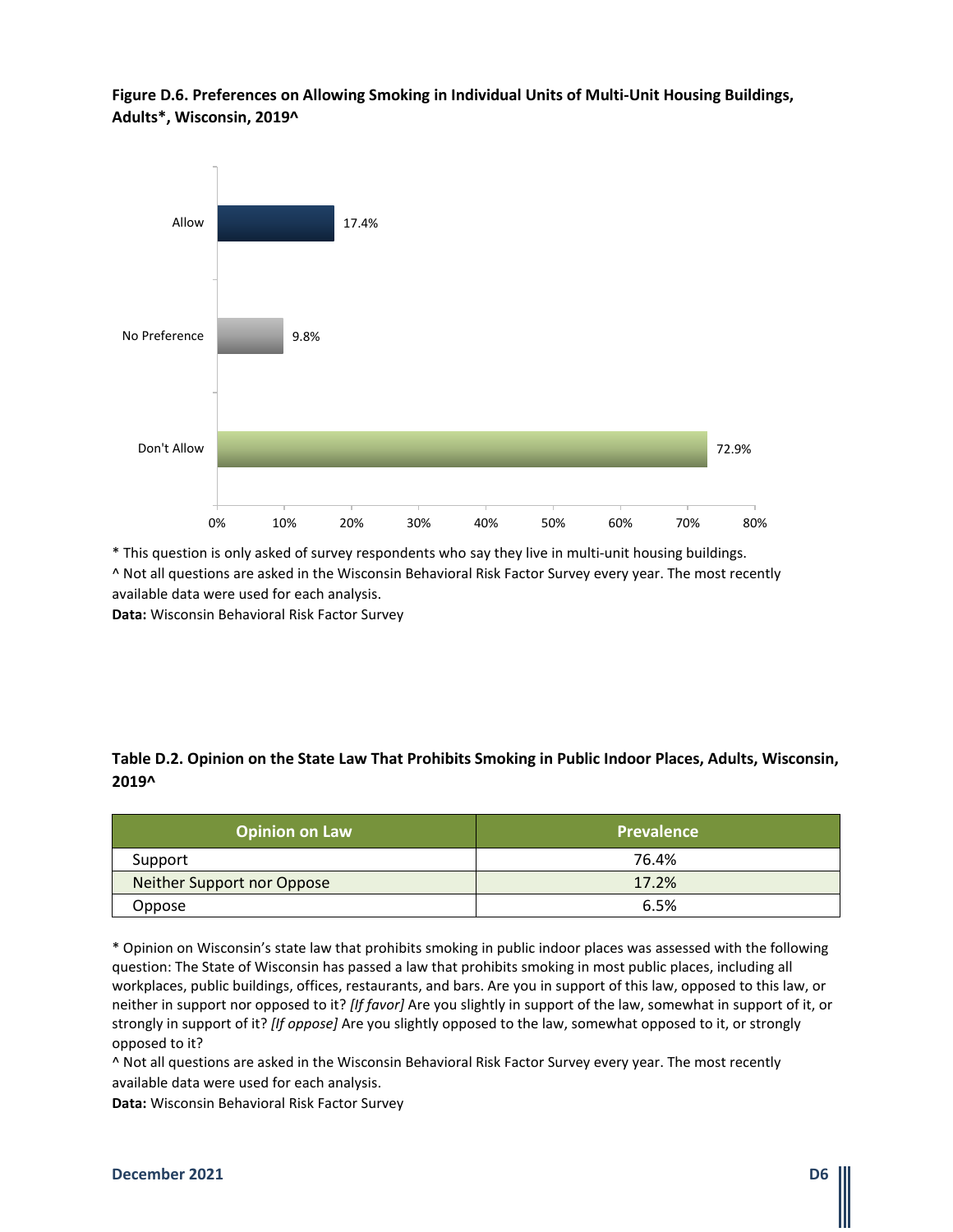**Table D.3. Opinion on a State Law That Would Prohibit Smoking in Public Outdoor Places\*, Adults, Wisconsin, 2020**

| <b>Opinion on Law</b>      | <b>Prevalence</b> |
|----------------------------|-------------------|
| Support                    | 38.9%             |
| Neither Support nor Oppose | 37.5%             |
| Oppose                     | 23.6%             |

\* Opinion on a state law that would prohibit smoking in public outdoor places was assessed with the following question: Would you be in favor of, or opposed to, a law that prohibits smoking in public outdoor places such as parks, beaches, sporting events, or other outdoor venues? Would you be in support of this law, opposed to this law, or neither in support of nor opposed to it? *[If support]* Would you be slightly in support of the law, somewhat in support of it, or strongly in support of it? *[If oppose]* Would you be slightly opposed to the law, somewhat opposed to it, or strongly opposed to it?

**Data:** Wisconsin Behavioral Risk Factor Survey

**Table D.4. Opinion on a State Law That Would Prohibit Vaping in Public Indoor Places\*, Adults, Wisconsin, 2020**

| <b>Opinion on Law</b>      | Prevalence |
|----------------------------|------------|
| Support                    | 54.5%      |
| Neither Support nor Oppose | 31.3%      |
| Oppose                     | 14.2%      |

\* Opinion on a state law that would prohibit vaping in public indoor places was assessed with the following question: Would you be in favor of, or opposed to, a law that prohibits using e-cigarettes and other electronic vaping devices in indoor public places? Would you be in favor of this law, opposed to this law, or neither in favor of nor opposed to it? Would that be slightly in favor of/opposed to, somewhat in favor of/opposed to, or strongly in favor of/opposed to it?